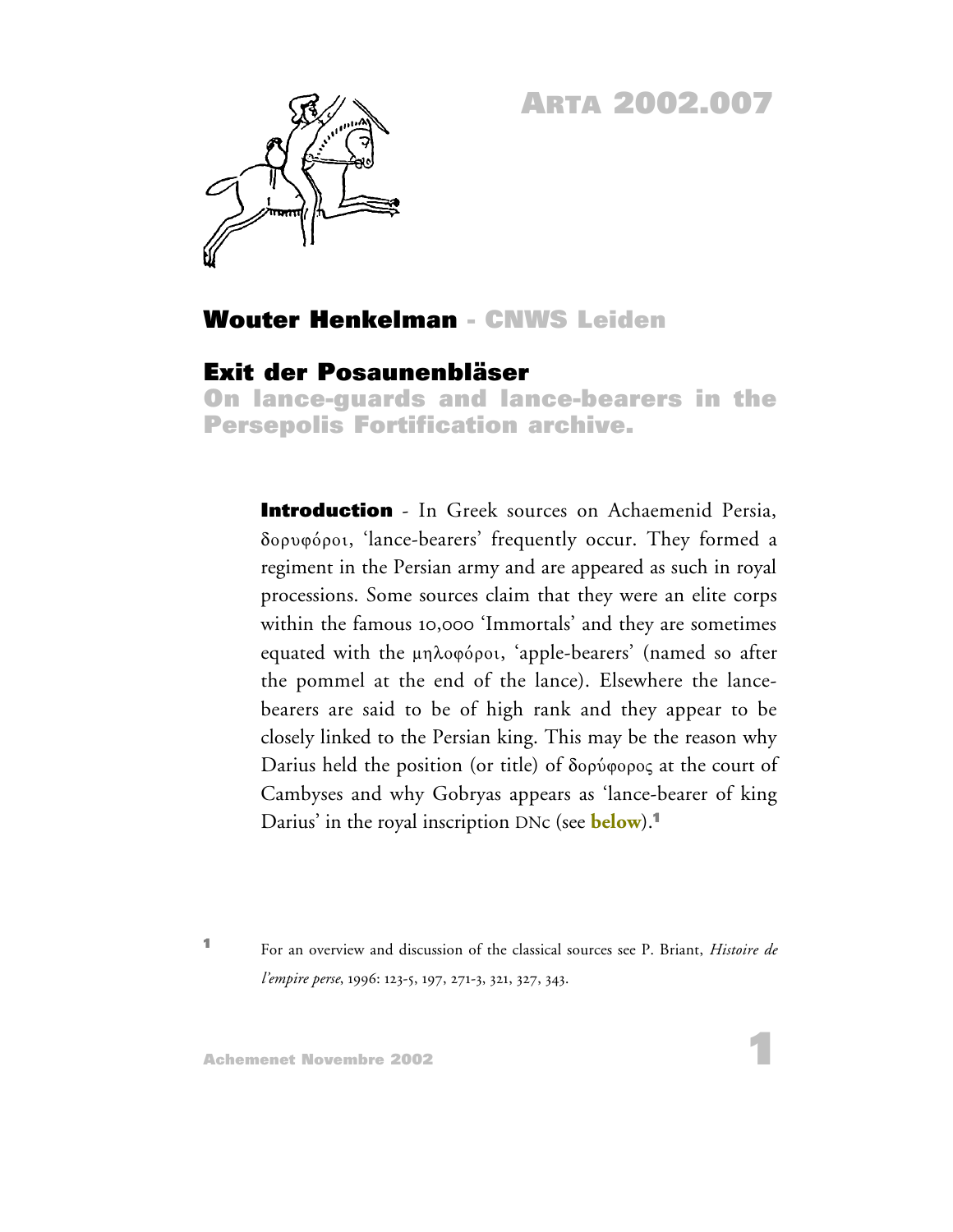

The function of 'lance-bearer' is attested in the Persepolis Fortification (PF) archive as well. The relevant texts reveal that they, as the Greek sources on the δορυφόροι imply, were closely linked to the Persian king. We do not find lancebearers in military context *stricto sensu*, however, but they appear operating as inspectors of labour forces, controllers of roads and escorts of travel parties.

It needs no explanation that the Persepolis material is highly relevant to the study of the Achaemenid empire and the subject of the lance-bearers is surely no exception to that. Yet, as the Elamite lexicon remains poorly understood, the PF-texts are in many cases rather inaccessible. Sometimes words, and thereby complete texts, have been misread or misinterpreted. Such a case prompted this note in the first place. In order to render the corpus on lancemen more accessible, various terms used for 'lance-bearer' are discussed and all the texts in which one of these designations occur are presented in the **table** at the end of this note.

# **1 Evidence for a 'lance-guard'**

**Der Posaunenbläser** - In PF 1343:3-4 a certain Muššadda is designated as ka<sub>4</sub>-ši-ik-ki ba-ak-ki-ra. A second occurrence, NN 0904:3-5, mentions Ukbarawiš the <ka<sub>4</sub>->ši-ik-ka<sub>4</sub> <sup>r</sup>ba<sup>!¬</sup>-gira. A third text mentions a Usbanus whose designation may be related: <sup>GIS</sup>SI<sup>MES</sup> ba-ki-ra (PF 1245:2-4). No other designations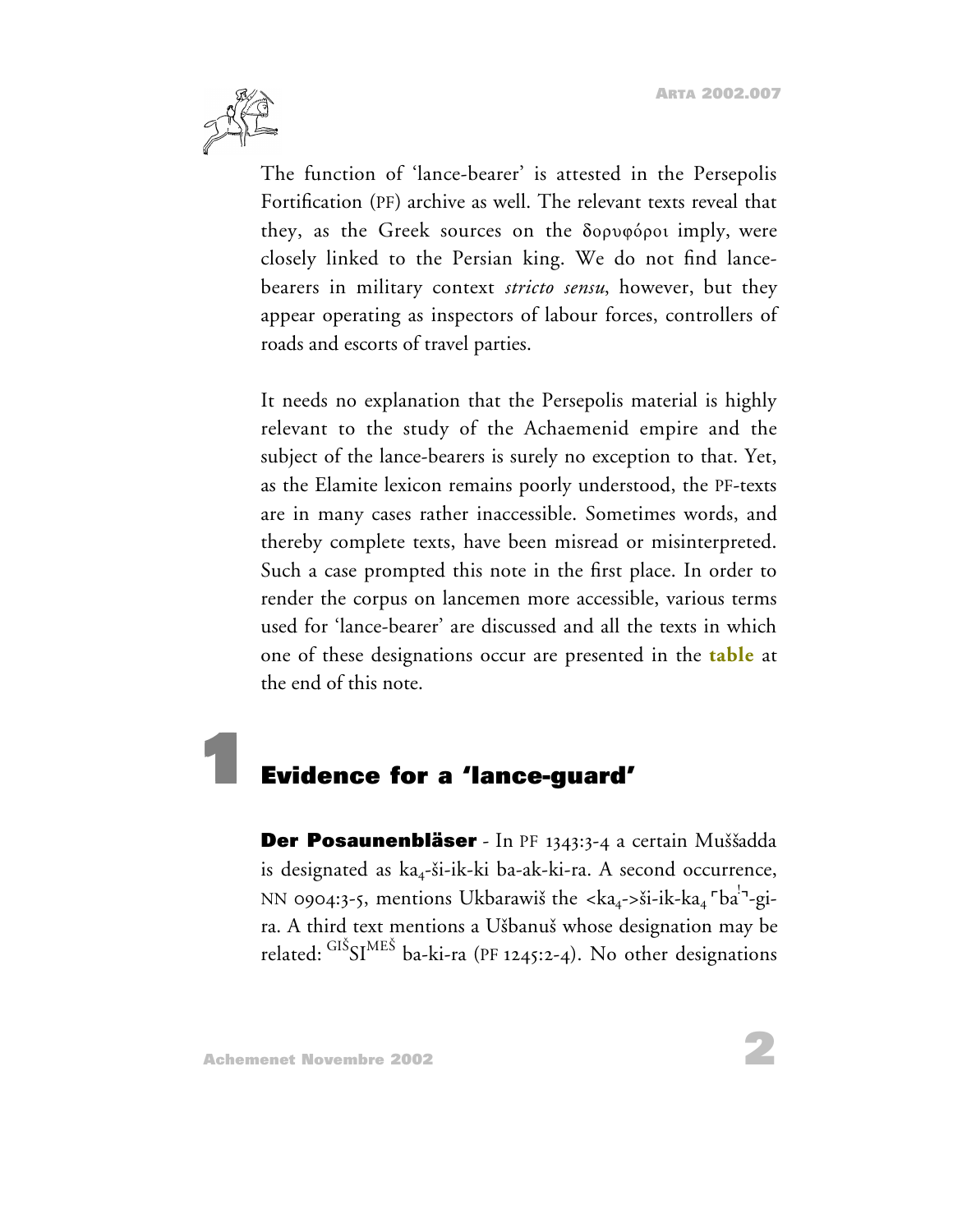

ending with -*bag/kira* occur in the transliterated Fortification corpus.**<sup>2</sup>**

W. Hinz and H. Koch, the editors of the *Elamisches Wörterbuch* (1987), only knew PF 1343 and PF 1245. In their dictionary s.vv. 'qa-si-ik-ki.ba-ak-ki-ra' and 'GIS.SI.lg.ba-ki-ra' they explained  $\mathrm{^{GIS}S I^{MES}}$  as the sumerogram for Akkadian *qarnu*, *qannu*, 'horn', corresponding to Elamite ga-az-zu, qaas-su and kás-su whence the form  $ka_4$ -ši-ik-ki would have developed.**<sup>3</sup>**

The position of the *ElW* presents a number of difficulties. Firstly, the development of kasikki from *gazzu*, *qassu* or *kassu* cannot be explained in a satisfactory way**<sup>4</sup>** and there is no

- **<sup>2</sup>** Published texts: R.T. Hallock, *Persepolis Fortification Tablets,* 1969 [PF 1-2078]; *idem,* Selected Fortification Texts, *CDAFI* 8, 1978, 109-36 [PFa 1-33]. Hallock transliterated 2553 additional tablets that remain unpublished (NN 1-2553). A corpus of 151 PF-texts (now in the National Museum of Iran) transliterated by G.G. Cameron and colated by Hallock ('Fort.') remains unpublished as well.
- **<sup>3</sup>** H. Koch previously proposed a different solution. Equating kasikki to kasika and  $k$ aššaka (= OPers. \* $k\bar{a}\theta$ aka-, 'semi-precious stone'), she explained kašikki bakkira as "Halbedelstein-Verwahrer" (AMI-Erg.bd 10, 1983: 40-1). Though formally not impossible, such a function is hardly conceivable. Moreover, it would leave <sup>GIŠ</sup>SI<sup>MEŠ</sup> *bakira* unexplained.
- **<sup>4</sup>** Note that the *ElW* explains HALkas-su-ip (PF 2040) as "wörtlich *Horn-Leute*, wohl = *Rinderhirten*, zu qa-as-su, kás-su *Horn* gehörig." It is remarkable that the dictionary seems to assume that the same word for 'horn' appears both in its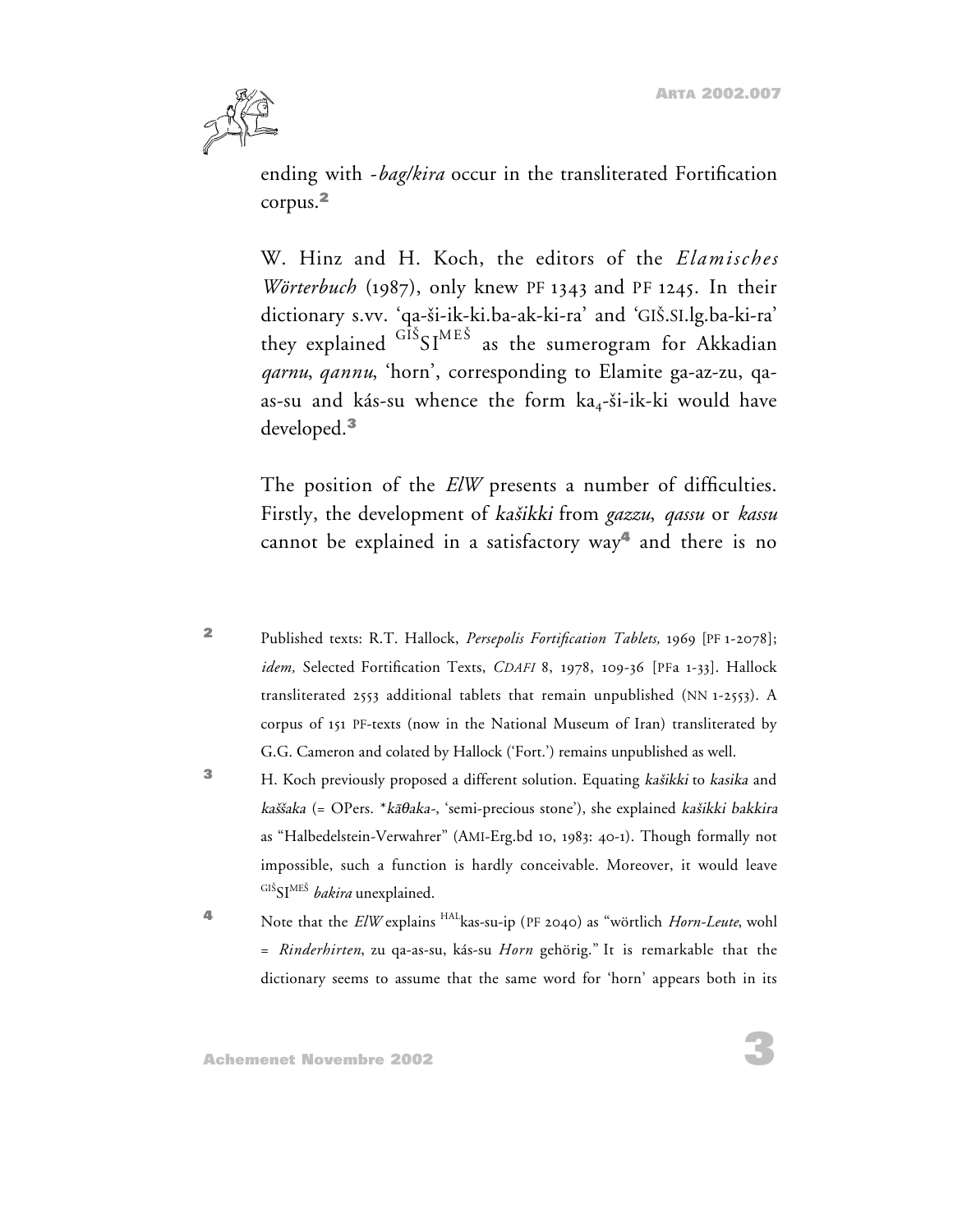

etymology given for -*bag/kira* ("-bläser" being a mere conjecture; cf. below). In addition to this, the context of the forms cited above do not seem to suggest a 'Posaunenbläser'.

In the first place, PF 1343 and NN 0904 are both sealed with PFS 0021, a seal belonging to (the office of) a *kurmin-*person named Karma and typically associated with the issue of daily rations to travelling parties. Secondly, all three texts deal with rations for one or several men or  $\delta$ alup ( $\pm$  'free men', 'gentlemen') and a larger number of *libap* ('servants', 'slaves'). These designations and the ratio between them is typical for elite travelling parties and one may wonder why a Posaunenbläser would occur in such a company. Thirdly, NN 0904 deals with the issue of rations to Usbanus the GIS SIME<sup>S</sup> -*bagira* and his servants. In this case it is explicitly stated that they travelled to the place Atuk where they made a karamaras, 'registry'.**<sup>5</sup>** Hinz and Koch commented on this: "[der] Träger dieses Titels […] war also ein Vorgesetzter" (*ElW* s.v. 'qa-si-ik-ki.ba-ak-ki-ra').**<sup>6</sup>** Even when it was a (military) title that had lost its original meaning, however, the

original form (*kassu-*) as well as in secondary form (kasikki) for which no etymology is given. Moreover, the proposed meaning of *kassup* in PF 2040 is far from certain and the contexts does not seem to suggest herdsmen.

**<sup>5</sup>** See M. Stolper, *Bibl.Mesop*. 7, 1977: 259-66.

**6** Compare their comments s.v. 'GIŠ.SI.lg.ba-ki-ra' (on the same person in PF 1245): "Da dieser eine Musterung vornahm, dürfte das Stichwort einen militärischen Rang bezeichnen."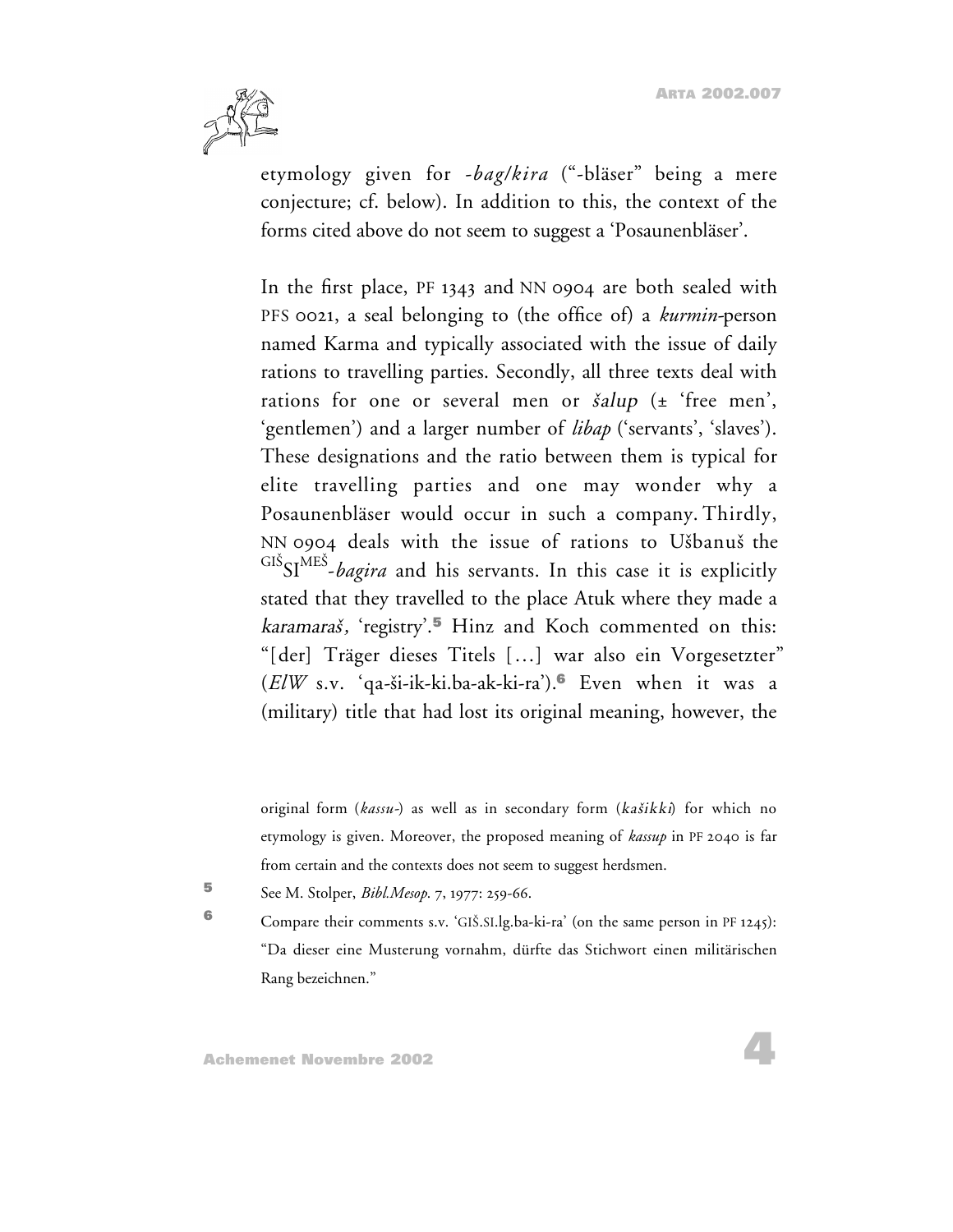**5**



'explanation' of the *ElW* cannot be upheld. Given the fact that NN 0904 and PF 1343 deal with a group of six 'gentlemen' and 12 servants; date to the  $9^{\text{th}}$  (Elamite) month in the 22 year; and account for the issue of the same amount of flour (2.1 bar), there is little doubt that both texts are concerned with the same travel party. The person receiving the flour on behalf of his group is Muššadda in one case, Ušbanuš in the other, suggesting that their title was not used as a keyword for a formal leadership ('Vorgesetzter').

**Alternative readings** - In this note it is argued that the words explained as 'Posaunenbläser' are either misspelled or misread and that *kašikki* and <sup>GIS</sup>SI<sup>MES</sup> should be removed from the Elamite lexicon as ghostwords. It is preferable to assume that in all three cases the scribe wanted to refer to an official otherwise known as a HAL/GI<sup>S</sup> <sup>S</sup>I.KAK(MES) -ku-ti-ra, *i.e.* a 'lancebearer' (see **below**). The first part of this word should, in the view of the present author, be taken as a pseudo-logogram ( $\delta$ *ikak*).<sup>*T*</sup> If so, the form ka<sub>4</sub>- $\delta$ *i*-*ik*-ki (PF 1343) should probably be read as <sup>GIS!</sup>Si-ik-ki.<sup>8</sup> This solution leads to the second occurrence, <ka<sub>4</sub>->ši-ik-ka<sub>4</sub> <sup>r</sup>ba<sup>!¬</sup>-gi-ra (NN 0904). Here the

**7** This would also explain why in a number of cases ŠI.KAK occurs without MEŠ. Occurrences of <sup>GIŠ</sup>ŠI.KAK: PFa 22, PFa 23, NN 1189. When preceded by HAL, ŠI.KAK is never followed by MES: PF 1286, NN 0739 (see **table** below).

**<sup>8</sup>** The sign QA is clearly visible on the tablet, but the erroneous writing of QA instead of the similar GIS occurs sufficiently frequent in the Fortification archive to allow the reading GIS!'si-ik-ki.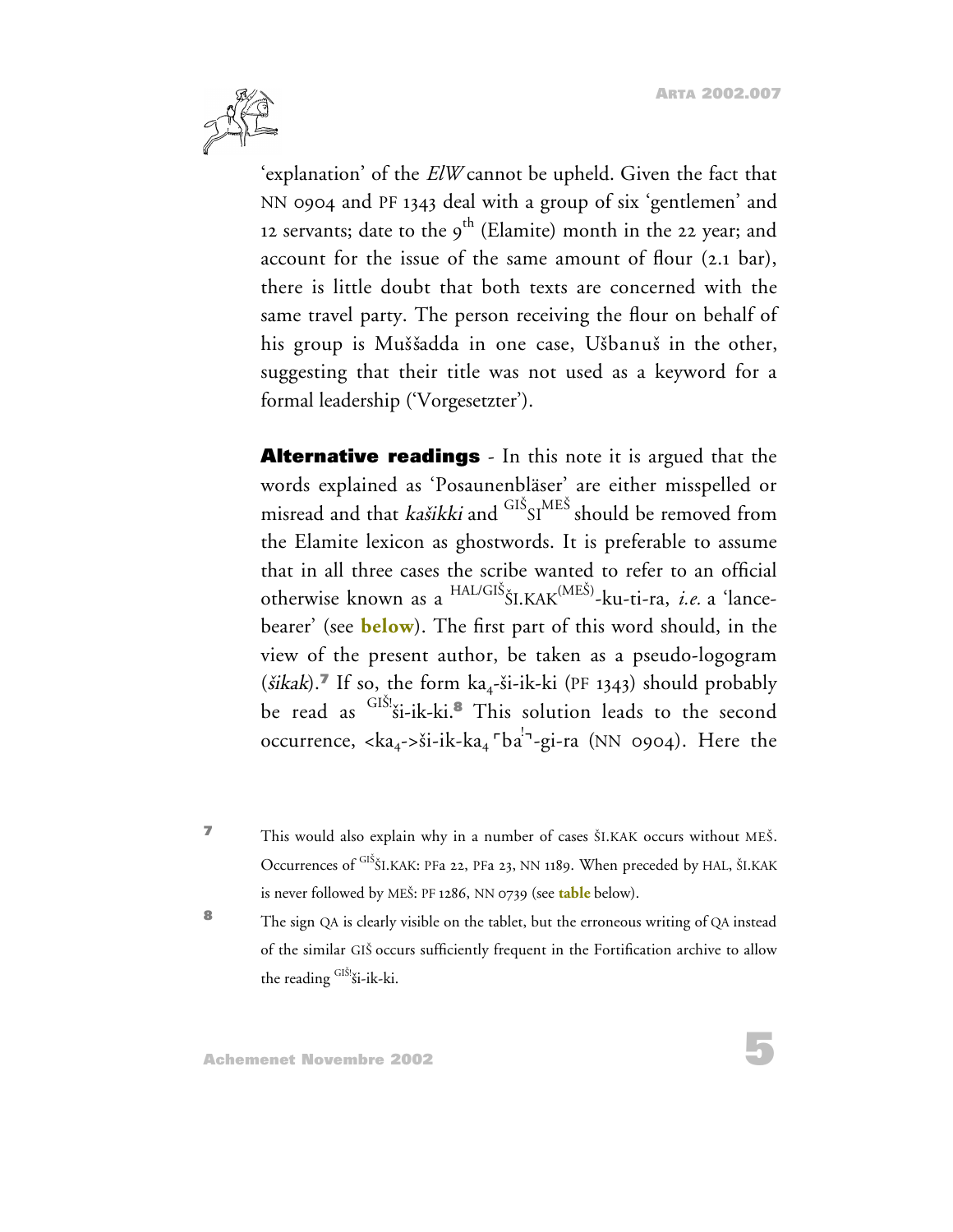**6**



initial QA has been supplied by R. Hallock, apparently on the basis of PF 1343. The conjecture is unnecessary, however, as siik-ka<sub>4</sub> can again be explained as an alternative writing for  $^{HAL/GIS}$ ŠI.KAK $^{(MES)}$ . The third occurrence,  $^{GIS}$ SI $^{MES}$  ba-ki-ra (PF 1245), may be explained by assuming the omission of the sign KAK (DÙ), i.e.  $^{\rm GIS}$ SI<.KAK> $^{\rm MES}$ . The spelling SI.KAK (instead of the regular SI.KAK) occurs elsewhere as well (PFa 30:8).**<sup>9</sup>**

**Bag/kira -** The analysis presented here still leaves -*bag/kira* an unexplained alternative for the normal -*kutira* ( GIS <sup>S</sup>I.KAKME<sup>S</sup> -ku-ti-ra)*.* The *ElW* suggested '-*bläser*', without giving an etymology (s.v. 'qa-si-ik-ki.ba-ak-ki-ra'). Yet, the editors seem to have hosted some reservations of their own. Thus, s.v. 'ba-ki-ra' they wrote "Grundbedeutung vielleicht *Bläser*, übertragen *Wächter*".**<sup>10</sup>** An interpretation of -*bag/kira* as 'protector' or 'guard' seems indeed to be suggested by the Elamite lexicon. In fact, given the above objections against the interpretation of *kašikki* and  $\mathrm{^{GIS}SI^{MES}}$  as 'Posaune', no basis remains for interpreting -*bag/kira* as 'Bläser'.

The list below presents an overview of words derived from the possibly related roots *b/pak*- and *b/pah-.* The overview is not

**<sup>9</sup>** The spelling SI.KAK is a typical misunderstanding of a Sumerogram, paralled by such cases as Neo-Elamite E.GAL for É.GAL (see Stolper, Elamite [in press]: 69).

**<sup>10</sup>** Compare also Koch's suggestion on the "Halbedelstein-*Verwahrer*" (my italics; see **note 3 above**). In her *Verwaltung und Wirtschaft …*, 1990: 184, however, Koch retains the interpretation 'Hornbläser' for <sup>GIŠ</sup>SI<sup>MES</sup> ba-ki-ra.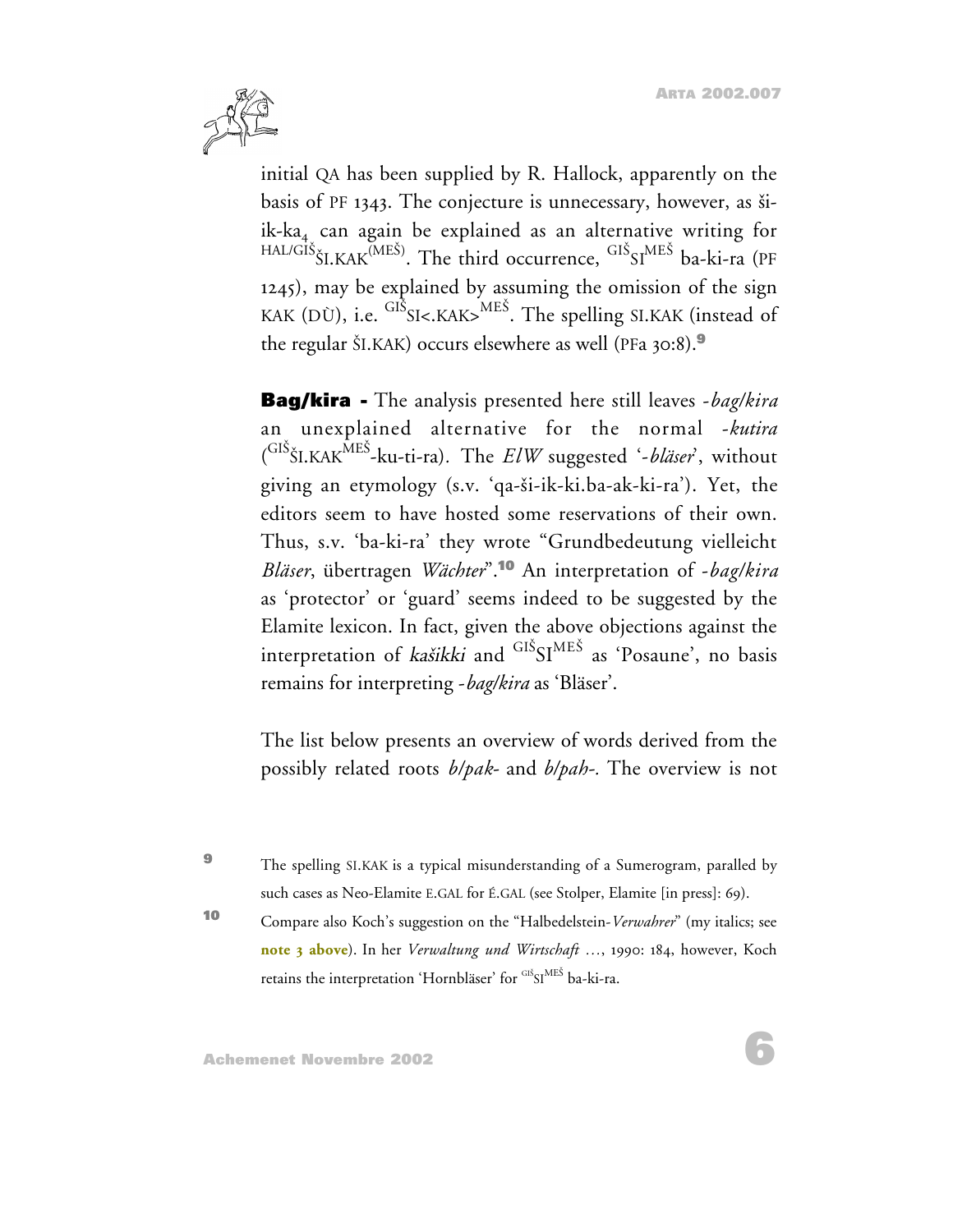

exhaustive and is merely intended to give a global basis for the interpretation of -*bag/kira*. Given the present knowledge of the Elamite lexicon it cannot be excluded that some of the forms quoted below are in fact unrelated.

- **1** ba-hi-ir (ME, NE)
	- A. (Insusinak …) **ba-hi-ir** su-un-ki-ip-ri ('*bahir* of kings').**<sup>11</sup>**
	- B. (O Kiririsa …) **ba-hi-ir** su-un-kip-ri ('*bahir* of kings').**<sup>12</sup>**
	- C. (Tirutur …) **ba-hi-ir** su-un-ki-ip-ri ('*bahir* of kings').**<sup>13</sup>**
	- D. ni <sup>AN</sup>in-šu-ši-na-ak na-pír-ú-ri, zu-un-ki-ir-ú-ri, a-ak **ba-hi-ir**-u-ri
		- ('you, Insusinak, my god, my king, my *bahir*').**<sup>14</sup>**
	- E. [… **ba-h**]**i-ir** na-ap-pi ki-ki-ip a-ak mu-ri-ip ('*bahir* <of?> the gods of heaven and of earth').**<sup>15</sup>**
	- F. ANna-pír (…) **ba-hi-ir** ANna-ap-pír-ra-na ('…of Napir/the God … divine *bahir*').**<sup>16</sup>**
- **<sup>11</sup>** EKI 45:I.8; EKI 48A:4; EKI 48B:4-5 (Silhak-Insusinak I).
- **<sup>12</sup>** F. Grillot & F. Vallat, *IrAn* 19, 1984: 21-2, ll.3-4 (Silhak-Insusinak I).
- **<sup>13</sup>** EKI 75:1 / W. Hinz, *Fs. Taqizadeh* 1962: nº 1:1 (Hanni of Aiapir).
- **<sup>14</sup>** EKI 66:9-11 (unknown ME ruler); cf. Grillot, *CDAFI* 3, 1973: 133.
- **15** EKI 73C:2 (Šuktruk-Nahhunte I).
- **<sup>16</sup>** EKI 75:20 / Hinz, *Fs. Taqizadeh* 1962, nº 1:20 (Hanni of Aiapir); cf. Grillot *CDAFI* 3, 1973: 139. Compare also the enigmatic phrase (Insusinak) ba-hi-ir hi-is hu-li-ri (EKI 44A:6; EKI 44B:5; EKI 46:7-8; EKI 47:5 / IRS 48:9; MDP 53 nº 19:6; all Silhak-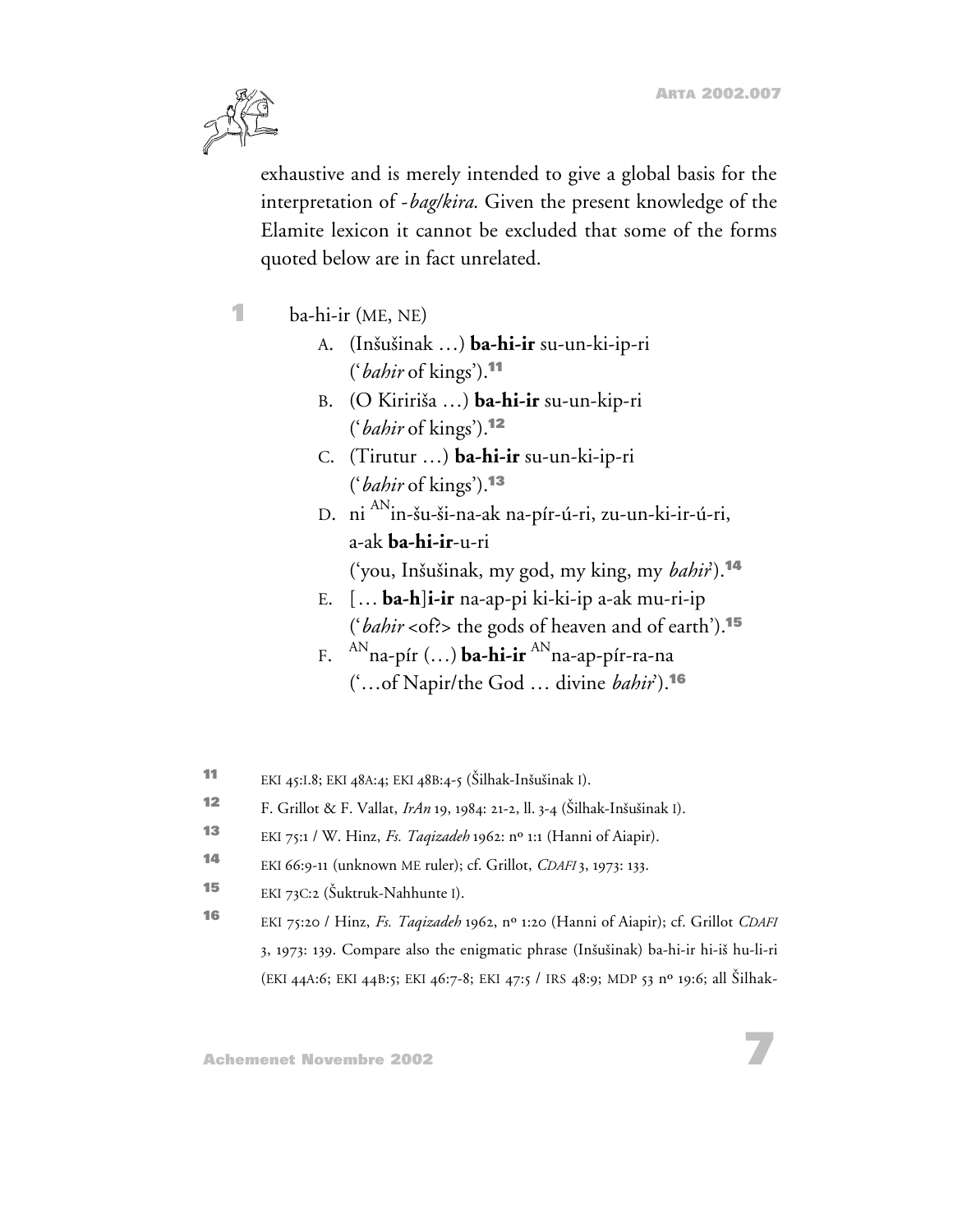

Lambert (*RA* 49, 1955: 150): 'lumière, guide'; Hinz (*Fs. Taqizadeh* 1962: 106, 110): 'Schirmer'; Grillot (*CDAFI* 3, 1973: 133): 'protecteur'; Grillot & Vallat (*IrAn* 19, 1984: 22): 'protectrice'; *ElW* (s.v. 'ba-hi-ir'): 'Wohltäter'; Steve (MDP 53, 1987: 40): 'protecteur'; Malbran-Labat (IRS 48): 'protecteur'.

**2** ba-ha-ar-ra (ME)

(Insusinak) te-ip-ti ki-iz-zu-um-ú-se **ba-ha-ar-ra** ('lord, *bahar* of my sanctuary').**<sup>17</sup>**

Lambert (*RA* 49, 1955: 150): 'le brillant'; Grillot (*CDAFI* 3, 1973: 140): 'protecteur'; *ElW* (s.v. 'ba-ha-ar-ra'): 'die gute, gütige'.

- **3** ba-ha-ap-pi (ME)
	- A. hu-ut-ha-li-i[k-pi] na-ap **ba-ha-ap-pi**-ni a-ha ta-at-táh ('I placed the images of the *baha*-gods here').**<sup>18</sup>**

B. e AN na-ap **ba-ha-ap-pi** ('o *baha*-gods').**<sup>19</sup>**

Insusinak I). Malbran-Labat, *Les inscriptions royales de Suse* [IRS] 1995: 110 interpreted this as 'protecteur qui assemble le nom' (cf. Steve MDP 53, nº 19).

- **<sup>17</sup>** EKI 45I:4-5 (Silhak-Insusinak I). Compare also ba-ha-[ar] in EKI 54 I:6-7 (see *ElW* s.v. 'ba-ha-[ar]') and ba-ha-ri in EKI 44A:4, EKI 44B:4, EKI 46:6.
- **18** EKI 47:25 (Šilhak-Inšušinak I).
- **<sup>19</sup>** EKI 54I:10 (Silhak-Insusinak I), cf. Grillot, *CDAFI* 3, 1973: 133-4, 140. Compare also EKI 89:7, <sup>AN</sup>ba-ha-ib<sup>?</sup>-be (Atta-hamiti-Inšušinak; see *ElW* s.v. 'd.ba-ha-ib(?)-be').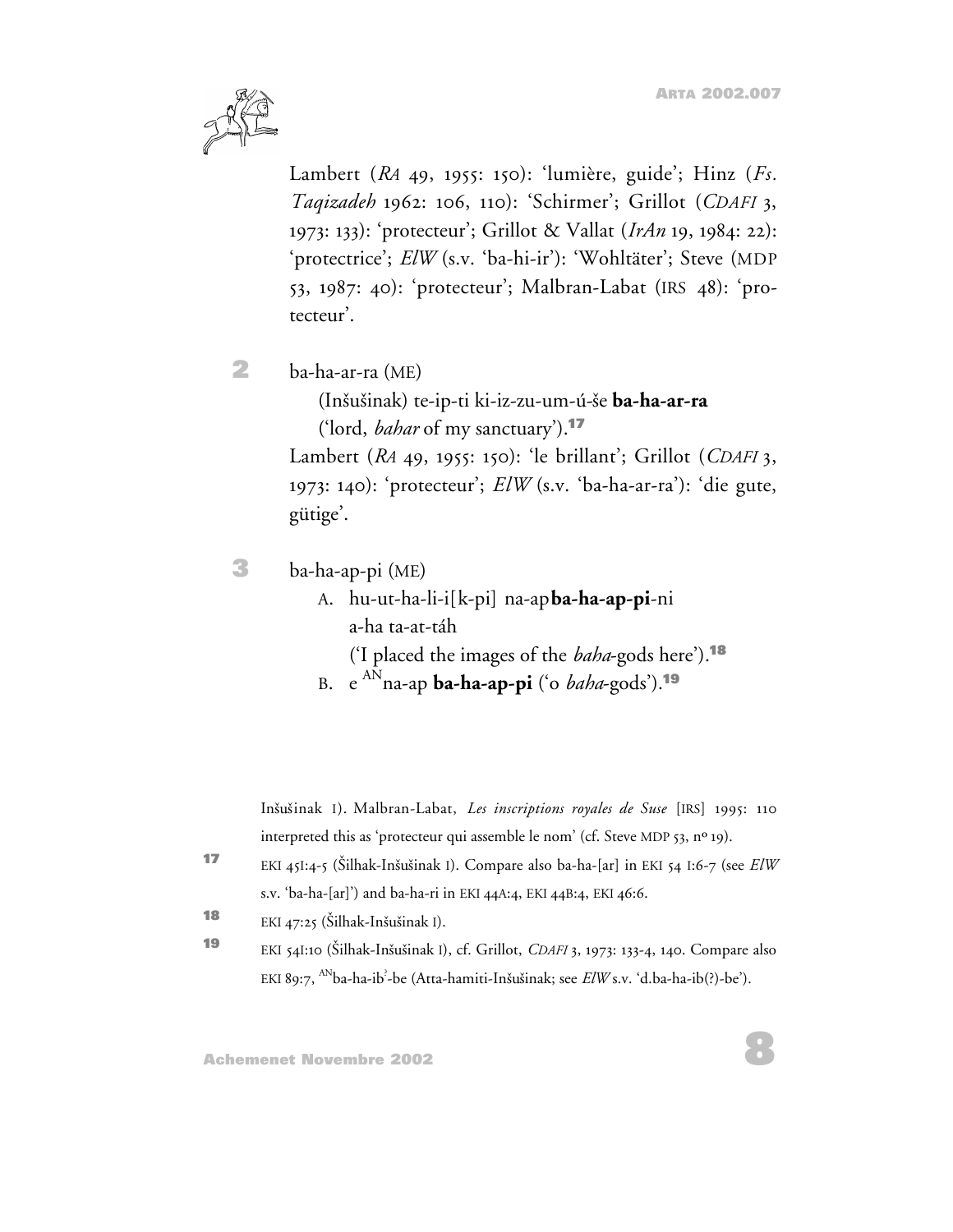**9**



Lambert (*RA* 49, 1955: 150): '(les dieux) brillants'; Grillot (*CDAFI* 3, 1973: 133-4): 'protecteurs'; *ElW* (s.v. 'ba-ha-ippi'): 'die guten'

**4** ba-ha (OE, ME, NE) <sup>AN</sup>maš-ti am-ma **ba-ha** <sup>AN</sup>na-ap-pír-ra-na ('Masti, mother-*baha* of the gods').**<sup>20</sup>** Lambert (*RA* 49, 1955: 149): '(la mère) brillante (des dieux)'; Hinz (*Fs. Taqizadeh* 1962: 113): '(der) guten (Göttermutter)'; Vallat (AMI Erg.bd. 10, 1983: 13): (mère) protectrice (des dieux)'; Stolper (*RlA* VII, 1987-1990: 278): 'protective (divine mother)'.

**5** pa-ha-ás-pi-na (ME)

pu-h[u ku-si-ik-ú]-pe (…) **pa-ha-á**s**-pi-na** ('the children, born from me  $(...)$ , may the [object x] *paha* them').**<sup>21</sup>** Grillot (*CDAFI* 3, 1973: 161): 'puisse le … les préserve'; *ElW* (s.v. 'pa-ha-ás-pi-na'): 'es soll sie schützen!'.

- **6** ANba-ha-hu-ti-ib-be *sive* DINGIR ba-ha-hu-ti-ib-be (ME) e DINGIR.GAL ANki-ri-ri-sa a-ak **ANba-ha-hu-ti-ib-be** <sup>AS</sup>li-ia-an-ip-pá
- **<sup>20</sup>** EKI 76:11, EKI 76F:7-8 (Hanni of Aiapir). Quoted from Hinz, *Fs. Taqizadeh* 1962: 113. For the OE and ME occurrences of *baha* see *ElW* s.v. 'ba-ha'.
- **<sup>21</sup>** EKI 54 I:63-5 (Silhak-Insusinak I).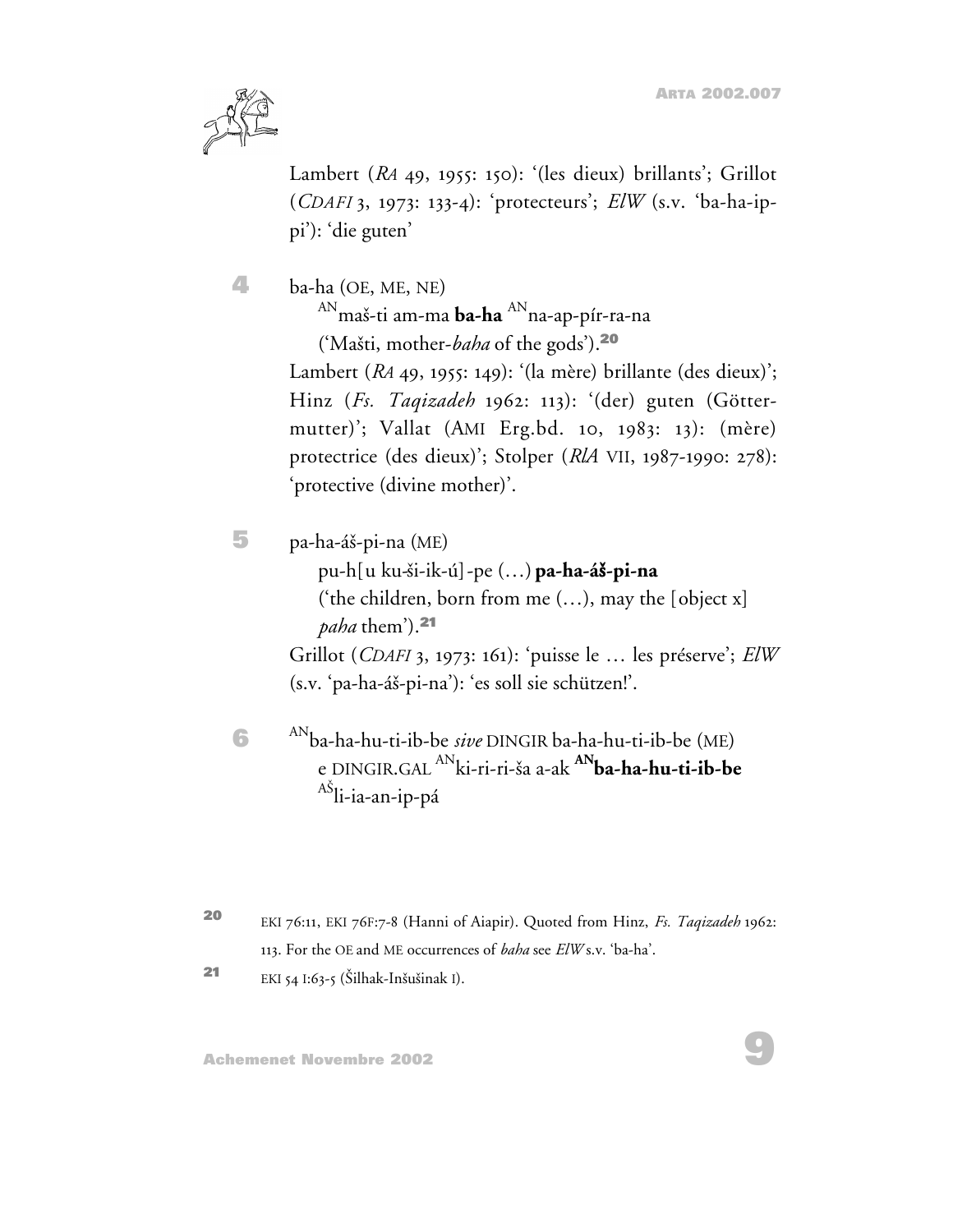

('O Great God / Napirisa, Kiririsa and *baha*-making gods of Liyan').**<sup>22</sup>**

Pézard (MDP 15, 1914: 45): 'les dieux "qui font la création du monde" '; Bork (*MAOG* 7.3, 1933: 25): 'die Schützer (des Ortes)'; Lambert (*RA* 49, 1955: 149): 'dieux Brillants locaux'; Hinz (*Orientalia* 31*,* 1962: 37): 'die (sonstigen göttlichen) Wohltäter'; *ElW* (s.v. 'd.ba-ha-hu-ti-ib-be'): '(göttliche) Wohltäter'; Malbran-Labat (IRS 21 [p. 59-60]): 'les (dieux) Protecteurs de la Terre' *sive* 'les dieux ses protecteurs'; Stolper (Elamite, [in press]: 83): "protect doers" > "protective gods".

**7** pa-ha-nu (NE?)

**pa-ha-nu** (=) ru-bu-[u] NIM (= *elamû*).**<sup>23</sup>**

Frank (*MAOG* 4, 1928-9: 40) "wohl mit paha- (...) zusammenzustellen"; *ElW* (s.v. pa-ha-nu): 'Fürst'.

**8** pa-ha-ah (NE)

ku-ku-un-nu-um … **pa-ha-ah** ('the temple … I *paha*-ed').**<sup>24</sup>**

Lambert (*RA* 49, 1955; 149): 'je le fis briller'; Grillot (*JA* 1970: 222): 'j'ai protégé'; *ElW* (s.v. 'pa-ha-h') 'ich beschützte'.

- **<sup>22</sup>** EKI 4C:1 / IRS 21:1 (Huban-numena); see also EKI 4C:6 and 7.
- **23** From the Neo-Assyrian *malku* = *šarru* synonym list series; quoted from Kilmer, *JAOS* 83, 1963: 433 l. 36.
- **<sup>24</sup>** EKI 72:10; on the dating to Sutruk-Nahunte II see F. Vallat, *Fs. Spycket* 1996: 389.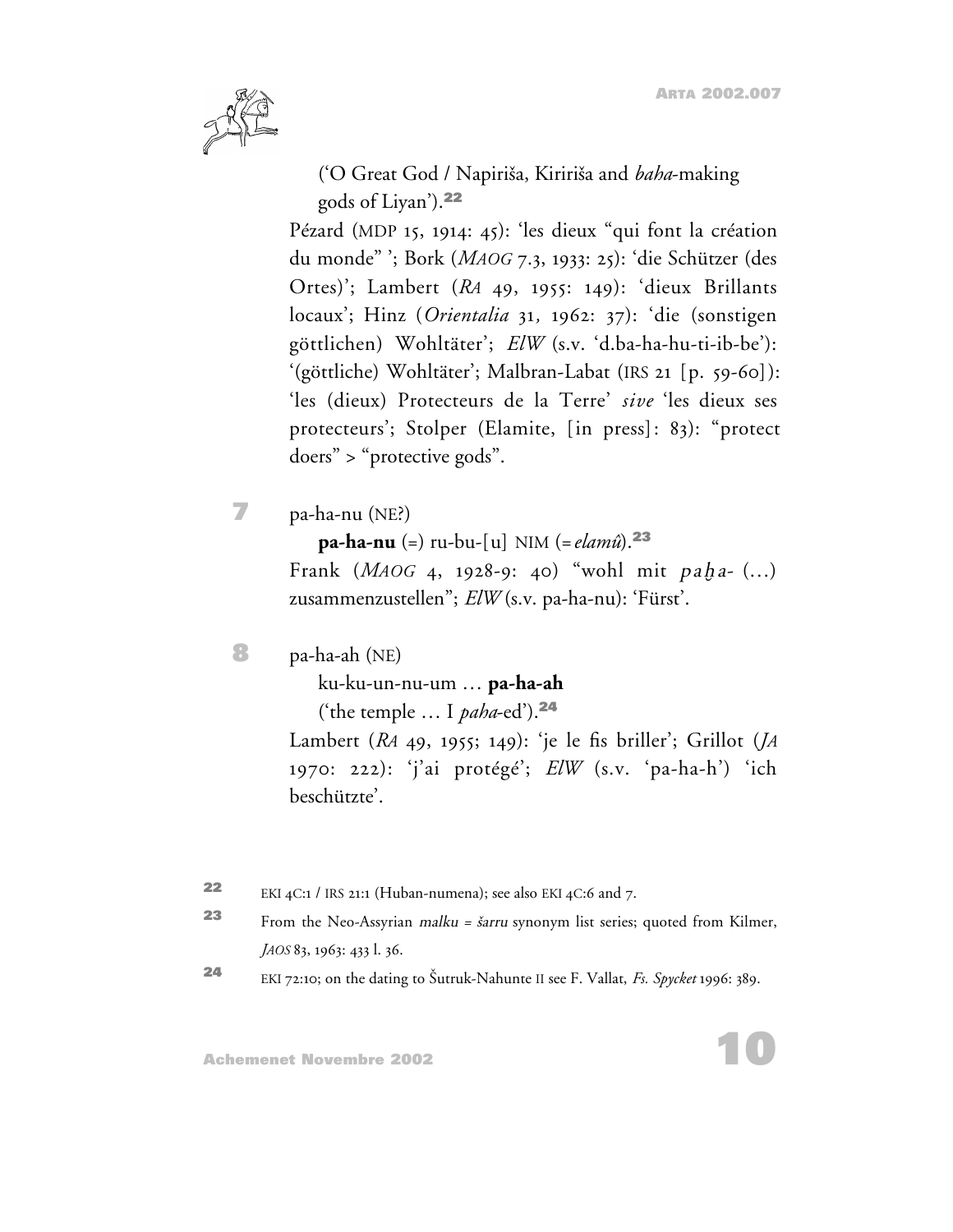**11**



ba-ha-ab-ba<sup>MEŠ</sup> (NE)

(after a list of PNs) PAP 10 **ba-ha-ab-ba**ME<sup>S</sup>

('in total ten *baha*-persons').**<sup>25</sup>**

*ElW* (s.v. 'ba-ha-ab-ba.lg'): "*Gute* (pl.), übertragen anscheinend *Brave*, *Tüchtige* im Sinne einer Berufsbezeichnung."

**10** pak-ni, pá-ak-ni (NE)

A. za-al-mu **pak-ni** ('he/she may *pak* the relief')

B. za-al-mu-me a-h **pá-ak-ni**

('he/she may *pak* my relief here').**<sup>26</sup>**

Hinz (*Fs. Taqizadeh* 1962: 114): '(es) werde behütet'; *ElW* (s.vv. 'ba-ak-ni', 'pak-ni'): 'er möge behütet, beschirmt werden!'.

- **11** BEsu-un-ki-ba-ku-is, BEsu-un-ki-ba-ki-is (NE)
	- A. 1 GIS BANME<sup>S</sup> **BEsu-un-ki-ba-ku-i**s**-**pè-ra du-is ('1 bow the chief / representative of the king's bakus-people received').**<sup>27</sup>**
	- B. (various garments?) **BEsu-un-ki-ba-ku-i**s du-is ('the bakus-person of the king received').**<sup>28</sup>**
- **25** MDP 11, n<sup>o</sup> 299:6. **<sup>26</sup>** EKI 76: 18-9 and 20-1 (Hanni). Quoted from Hinz, *Fs. Taqizadeh* 1962: 114. **<sup>27</sup>** MDP 9, nº 10: 10-11. Scheil reads ba-ki-is, but the Winkelhaken of GI is lacking in his copy and the sign looks much more like KU (as in MDP 9, nº 94:11).
- **<sup>28</sup>** MDP 9, nº 94:11.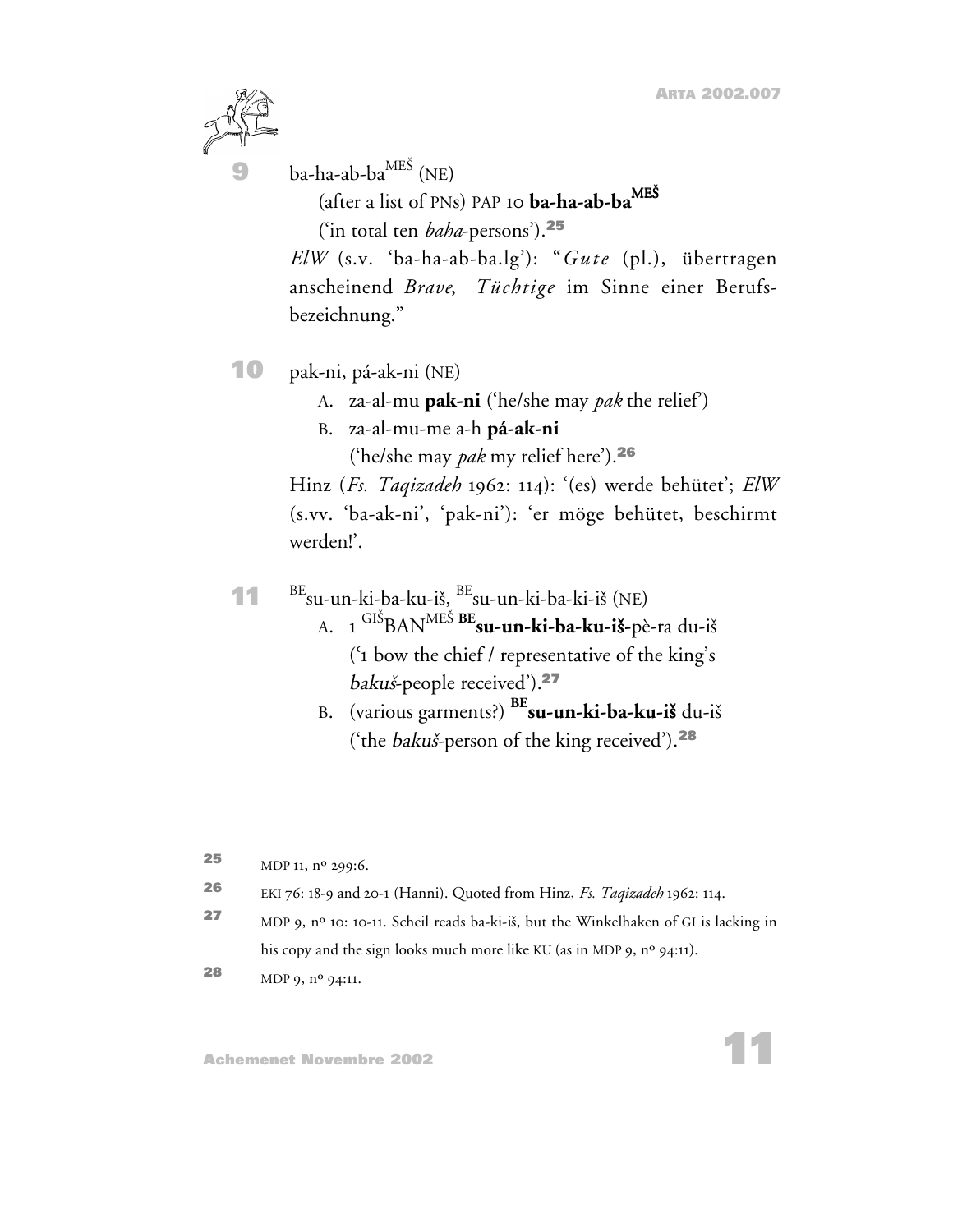

C. 1 GIS su-kur-ru-um **BEsu-un-ki-ba-ki-i**s

('1 spear the bakis-person of the king [received]').**<sup>29</sup>** Scheil (MDP 9, 1907: 15): 'le Sunkibakisien'; *ElW* (s.v. 'hw.su-un-ba-ki-is'; taking it as a PN): 'für den König bläse (trompete)!'

**12** UDU.NITÁ<sup>MES</sup> ba-ak-k $[a_4$ -ri] (NE) <sup>DIS</sup>uz-zí-<sup>r</sup>x<sup>¬</sup>-ku DUMU <sup>DIS</sup>tah-ha-<sup>r</sup>ha<sup>¬</sup> UDU.[NITÁME<sup>S</sup> ] **ba-ak-**[**ka4**]**[-ri]** ('Uzzi[…]ku son (of) Tahhaha, sheep-*bakkari* ').**<sup>30</sup>** *ElW* (s.v. 'UDU.NITÁ.lg ba-ak-q[a-ri]'): "*Schafhirt*, wörtlich vermutlich *Schaf-Bläser*" [*sic* !].**<sup>31</sup>**

Reviewing the attestations presented here of the root *b/pah-* in Middle-Elamite, it seems clear that the interpretation 'to protect' does fit the contexts of nos. 1-6 quite well. Thus the

- **29** MDP 9,  $n^{\circ}$  170:16. A <sup>BE</sup>ba-ki-is occurs in MDP 9  $n^{\circ}$  191:7 and MDP 11  $n^{\circ}$  307:13-4, but in these cases the word is most probably a PN (the same name occurs in the Fortification archive).
- **30** MDP 11, nº 307:1-2. the first PN was read<sup>DIŠ</sup>uz-zí-ih<sup>?</sup> (ku-tur) by Scheil and <sup>DIŠ</sup>uz-zí-[ik]-ku (DUMU) by the *ElW.*
- **<sup>31</sup>** Note that a second occurrence of a UDU.NITÁME<sup>S</sup> *bakkari*, quoted by the *ElW*, does not exist: MLC 1308:13 (publ. by Jones & Stolper, *Fs. Steve* 1987: 243-7) has an additional sign (read by the editors as im $\dot{ }$ ) after UDU.NITÁ $^{ME\dot{S}}.$  One could read the following word as ba-ak-[ka<sub>4</sub>][-(x)] on the basis of the copy by Jones & Stolper, but it seems preferable to keep to his reading im(?)-ba-'x-x'. A possibly related form is ba-ak-ka<sub>4</sub>, occurring twice in an unclear context (MDP 9, n<sup>o</sup> 248:7; 276:9).

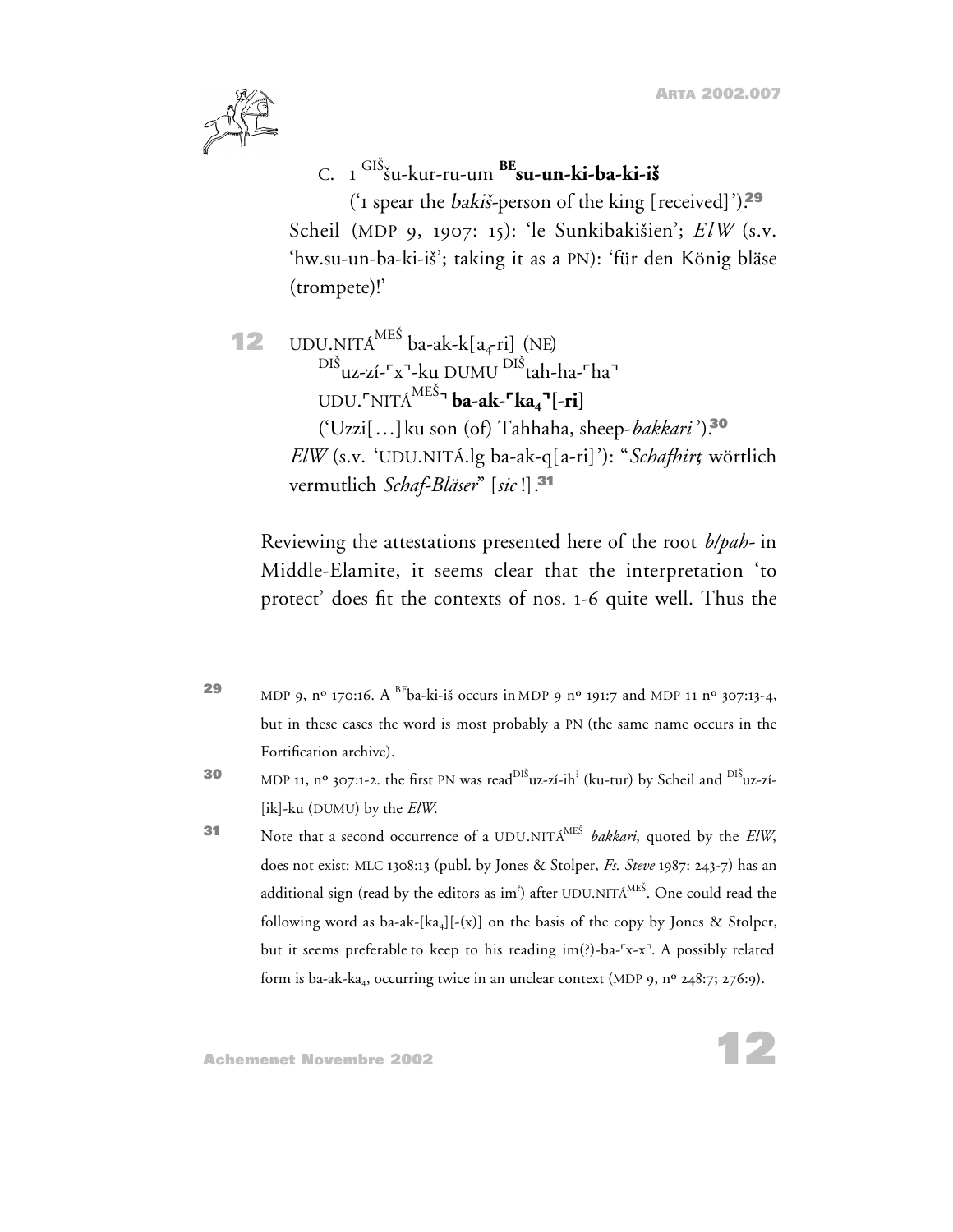

gods Insusinak, Kiririsa and Tirutir are labeled 'protector of kings' (1A-C). Insusinak is also the 'protector of my sanctuary'  $(2)$  and Mašti is a 'protective mother of the gods'  $(4)$ . Multiple deities or their images can be called 'protective' (3) or 'protection-makers' (6). An object (a magical charm, an amulet?) can be implored to 'protect' children. Obviously, 'to protect' is but a tentative and generalizing rendition of the various nuances of *b/pah*-.

In the Neo-Elamite period *b/pah-* continued to be used: Sutruk-Nahunte II states that he protected a sanctuary (8). The case of the ten *bahabba* listed in the Acropole texts (9) is not so self-evident, but nothing precludes an interpretation as 'protectors', *i.e.* 'guards'. If the case of the *bahanu* (7) (= Akk. *rubû*, 'ruler') is taken as the Akkadicized form of an Elamite title, it could be explained as 'Protector' (of the country). But it is certainly possible that this word is unrelated to the *b/pah*discussed here.

There are also derivations of a root *b/pak-* in the Neo-Elamite period. The interpretation 'to protect' is certainly plausible in the case of Hanni's inscriptions: 'may he/she protect the relief' (10). It also fits the case of the UDU.NITA<sup>MES</sup>-ba-ak-k[a<sub>4</sub>-ri] in a late Neo-Elamite text (12): a 'sheep-protector', *i.e*. a 'herdsman'. Finally, it seems to the present author that the sunkibaki/ $u\check{s}$  (11) in the Acropole texts is not a personal name, but an occupational designation or title meaning 'king-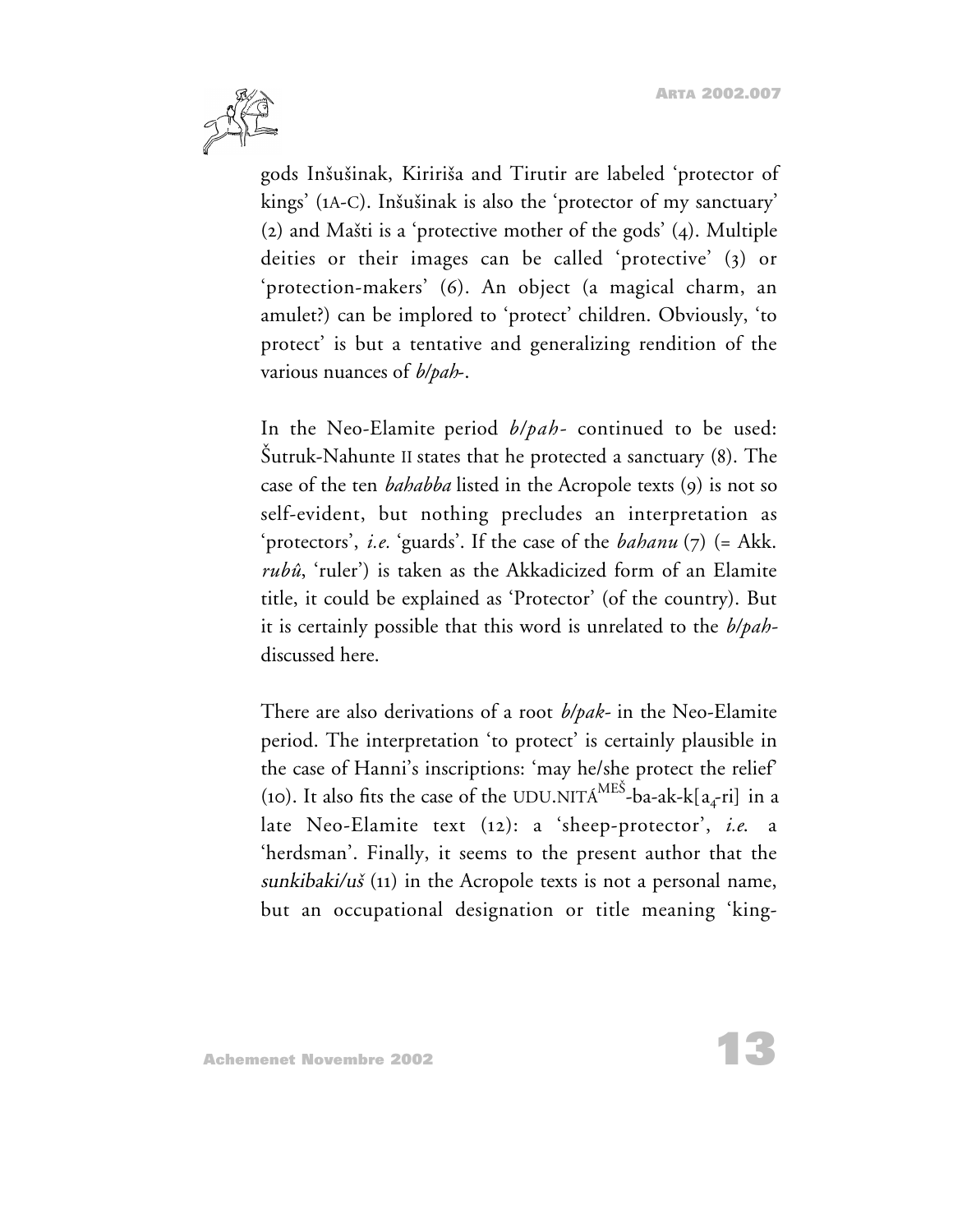

protector', *i.e*. 'king's guard'. Two texts (11A, C) record the issuing of weapons to these king's guards.**<sup>32</sup>**

The case of the Neo-Elamite sunkibaki/us is of obvious relevance to the <sup>GIS!</sup>ši-ik-ki ba-ak-ki-ra, the ši-ik-ka<sub>4</sub> <sup>-</sup>ba<sup>!-</sup>1-gi-ra and the  $\mathrm{^{GIS}S}$ I<.KAK> $\mathrm{^{MES}}$  ba-ki-ra discussed above. The correct interpretation for these three words seems to be 'lance-guard'. This 'lance-guard' is perfectly acceptable alternative to the <sup>HAL/GIS</sup>ŠI.KAK<sup>(MES)</sup>-ku-ti-ra, 'lance-bearer'. Interestingly, one of the 'king's guards' mentioned in the Neo-Elamite Acropole archive receives a <sup>GIS</sup>šu-kur-ru-um, a 'lance'. As will be discussed below, this word occurs as a synonym to  $\mathrm{^{GIS}\check{S}I.KAK}^{\mathrm{MES}}$  in the Fortification archive.

A remaining problem is the assumed but unproven relation (or identity) of *b/pah-* and *b/pak-*. Neo-Elamite shows a certain fluidity between /h/ and /k/ in that the locutive morpheme -*k* sometimes is written -*h.* As M. Stolper surmised, this may indicate spirantization of the velar.**<sup>33</sup>** The gradual change of

- **<sup>32</sup>** The 'king's guards' are a welcome addition to the scarce evidence on the Susabased monarchy in the period of the Acropole texts (cf. Vallat, *Fs. Spycket* 1996: 389 on king Ummanunu).
- **<sup>33</sup>** Stolper, Elamite (in press): 70. Vallat (*Fs. Spycket* 1996: 387) explains the phenomenon as an "amuïssement du *k* en *h*". Compare also  $HAL_{\text{A}-1}$ "is"-pu-uk-ka<sub>4</sub> and <sup>HAL</sup>áš-pu-uk-ka<sub>4</sub>, variant spellings of the same PN (NN 620 and NN 690). In addition the following may be relevant as well. The suffix indicating fractions in Achaemenid Elamite is spelled kur-ma-ki (and variations thereof) or ir-ma-ki (e.g.,

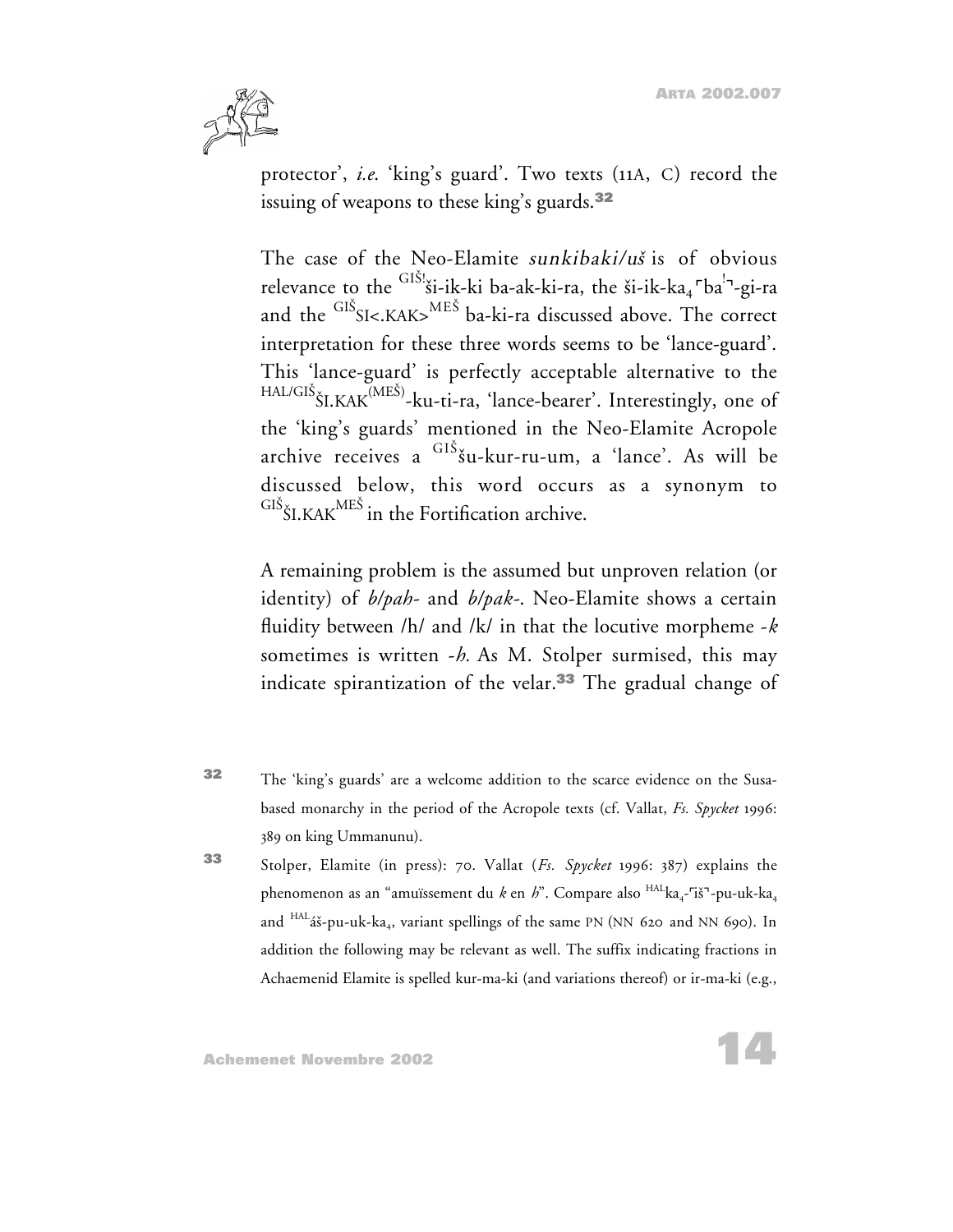

Middle- and Neo-Elamite *b/pah-* to Neo-Elamite *b/pak-* (if that scenario may be assumed), seemingly presents a reverse development. Yet, a spirantization of the velar could indeed explain why Neo-Elamite and Achaemenid-Elamite scribes could write /bah-/ as ba-ak, ba-ku, ba-ki *etc*. This might also account for the consistancy of the rendering of OPers. /x/ (in CV- or VCV position) by V g/k and g/kV signs.**<sup>34</sup>** Unfortunately, no definite answer to this problem can be given without a encompassing study on phonological development in Elamite.**<sup>35</sup>** In any case *b/pah-* and *b/pak-* do

3-*irmaki*, 'one-third'). Hallock (*PFT*: 73) suggested that *k-* be taken as a phonetic completent and that -*kurmaki* would be used with fractions ending on -*k* (…*kirmaki*. Indeed *-kurmaki* seems to occur only with the numbers 20- and 30-, but it should be noted that these numbers do also appear with *-irmaki* quite frequently (e.g., with 20-: PF 1117, PF 1118, NN 0187, NN 0194; with 30-: PF 1279, NN 0003, NN 0289, NN 0072:9; in NN 0130 20-ir-ma-ki and 30-kur-ma-ki occur side by side). Moreover, no phonetic completement occurs with cardinals (e.g., PF 1974:22 30-*ip-na ak* 30*-ip-na* 'each thirty [persons]'; compare also 20-*na* and 30*-na* in, e.g., PF 0259). This seems to allow for an alternative interpretation on the basis of the supposed phonetic development of the /k/ in later Elamite, but the matter needs further research before any conclusions can be drawn.

**34** Selected examples are: <sup>DIŠ</sup>iš-ku-in-ka<sub>4</sub> (DBk:1-2) = *Skunxa*; <sup>DIŠ</sup>ha-ak-ka<sub>4</sub>-man-nu-issi-ia (DB I 4-5) = Haxāmaniš; ti-ik-ra-ka<sub>4</sub>-u-da (DNa 20-1 etc.) = t igraxaudī; <sup>AN</sup>mikán-na-iš, <sup>AN</sup>mi-kán-na, <sup>AN</sup>mi-ka<sub>4</sub>-na etc. (DB I:28, NN 2519:8-9; PF 0240:6 etc.) = *viyaxna* (examples taken from J. Tavernier's dissertation *Iranica in de Achaemenidische Periode*, 2002).

**<sup>35</sup>** Consider also the case of Old-Persian *upa-* that, in the majority of cases, is

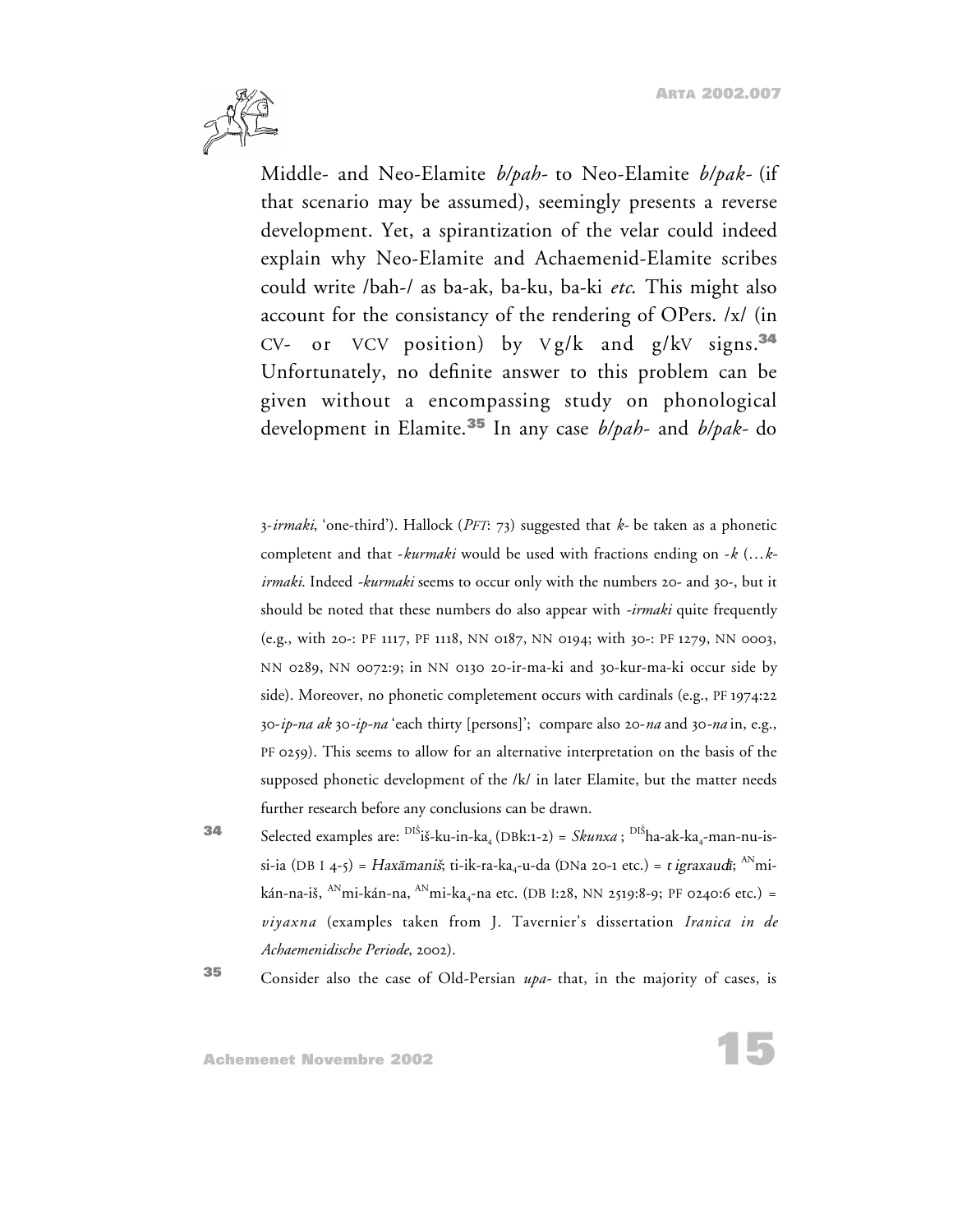

indeed seem to be related semantically. Moreover, even if not related to *b/pah-* 'to protect', Neo-Elamite *b/pak-* seems to have had at least a similar meaning as appears from the occurrences presented above (10-12). For the moment the most plausible interpretation for ši-ik-ka<sub>4</sub> <sup>r</sup>ba<sup>!-</sup>-gi-ra etc. is 'lanceguard'.

# **2Lance-bearers and lance-guards in Persepolis**

Apart from the three 'lance guards' discussed above, the Persepolis Fortification texts mention a number of individuals identified as <sup>HAL</sup>ŠI.KAK <sup>HAL</sup>ku-ti-ra or <sup>GIS</sup>ŠI.KAK<sup>MES</sup> ku-ti-ra (13

rendered in Achaemenid Elamite as uk-ba-. Thus, the name of Upadarma in Bisotūn is rendered u-p-d-r-m-h-y-a in the Old-Persian version (DB I.74) and <sup>DIS</sup>uk-ba-[tar]-ra-an-ma in the Elamite version (DB I.57). The Fortification archive provides quite a number of additional examples such as <sup>HAL</sup>uk-ba-ti-ik-ra (PF 2073:18, 25 = OPers. \**upatigra-*, see *ElW* s.v.), HALuk-ba-kur-na (PF 0046:2 etc. = OPers. *\*upakrna*-, see *ElW* s.v.). Some interesting variant spellings occur, *e.g.* ukba-še-taš (NN 1024:10, NN 1108:15), hu-ba-šá-a-taš (PF 1254:11) and <sup>rAŠ?-</sup>ú-ba-<sup>r</sup>šá-ataš<sup>-</sup> (NN 1110:13), all supposedly rendering OPers. *\*upa-saita* (Hinz, Neue Wege 1973: 80-1). Another example is OPers. \*up<sup>a</sup>zaniya- (Gerschevitch *apud* Hallock, *PFT*: 39), rendered variously as: HALuk-ba-za-nu-ia-ip (PF 1348:10), uk-ba-za-nu-ia (NN 0806:6), <sup>AS</sup>uk-ba-za-[nu<sup>?</sup>] (NN 0254:4-5), <sup>HAL</sup>hu-ba-za-nu-ia-ip (PF 1061:7), ib $ba$ - $z$ a<sup>-</sup>-nu (PF 1079:2-3) and  $HAL$ ib-ba-za-nu-ia-ip (PF 1279:3-4).

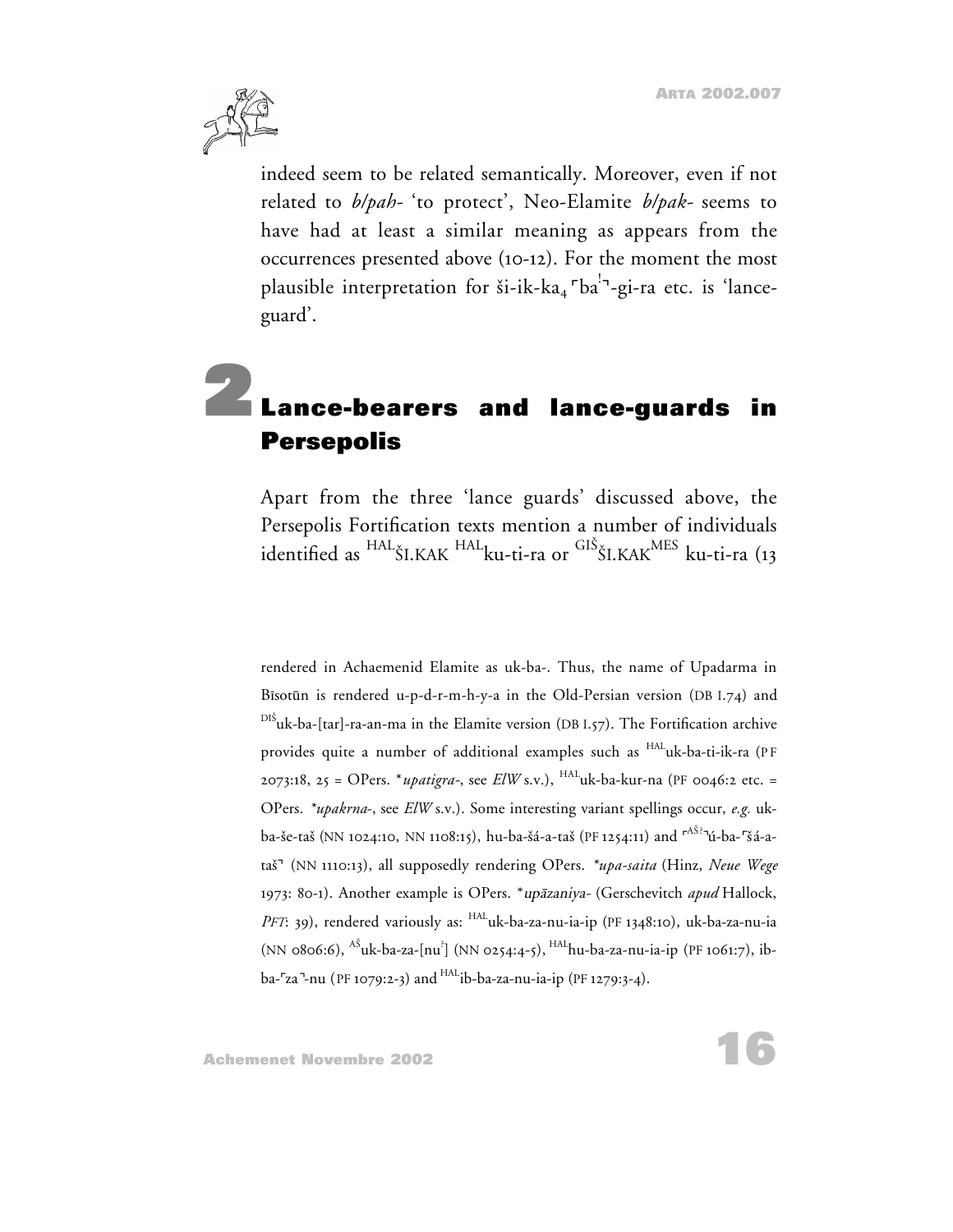**17**



occurrences).**<sup>36</sup>** From the Old-Babylonian period onwards GIŠ.ŠI.KAK is widely attested as sumerogram for *šukurrum*, 'spear' in Akkadian texts. The latter word occurs twice in the PF corpus (PFa 19:4-6) and NN 1747:5-6). In PFa 19 Irdabada the <sup>GIS</sup>šu-kur-um ku-ti-ra receives flour for his group of six men who are inspecting the road (datis musas). The same group of six men headed by Irdabada occurs in PFa 22 and PFa 23, but here the designation is <sup>GIS</sup>ŠI.KAK ku-ti-ra (sg.) and <sup>GIS</sup>ŠI.KAK ku-ti-ip (pl.) respectively. Moreover, PFa 22 again specifies their activity as inspecting the road  $(^\text{AS}\text{KASKAL}^\text{MES})$ hašašda) apparently in anticipation of the king's advance to Susa. This leaves no doubt that <sup>GIS</sup>ŠI.KAK<sup>MES</sup> and <sup>GIS</sup>šu-kur-um were used as equivalents in the PF corpus.**<sup>37</sup>**

**Mannanda** - The case of a certain Mannanda, <sup>GIS</sup>š[u-]kurra-um ku-ti-r[a] in NN 1747, confirms the equation with

- **<sup>36</sup>** *ElW* writes GIS.SI.DÙ.lg. It lists 9 occurrences s.v. 'GIS.SI.DÙ.lg.ku-ti-ra', including PFa 22:3 and Fort. 1553:3, but these last two sigla refer to the same text. NN 1189:2-3 is omitted. *ElW* s.v. 'GIŠ.ŠI.DÙ.lg.ku-ti-ip' refers to 4 occurrences, including PFa 30:8 and Fort. 8911:8, but these are again the same texts. The dictionary omits NN 2041. See the table **below** for full references.
- **<sup>37</sup>** So also Hallock, *CDAFI* 8, 1978: 112. A fourth text (NN 2525), that may tentatively be linked to the previous three, mentions a  $HAL$ <sup>r</sup>ir<sup>-1</sup>[...-]da (suggested by Hallock to be Irdabada) with a group of four men designated as da-ti-ma-ráš<sup>!</sup>-be, 'roadinspectors'. On *dat š (OPers. \*dāt i-* = <sup>As</sup>KASKAL<sup>MES</sup>) and *dat t imaraš-be, seeibid.* 114-5; Hinz, *Sprachgut* 1975: 86. On the inspection of the road before the king's advance see Koch *Achämeniden-Studien* 1993: 87.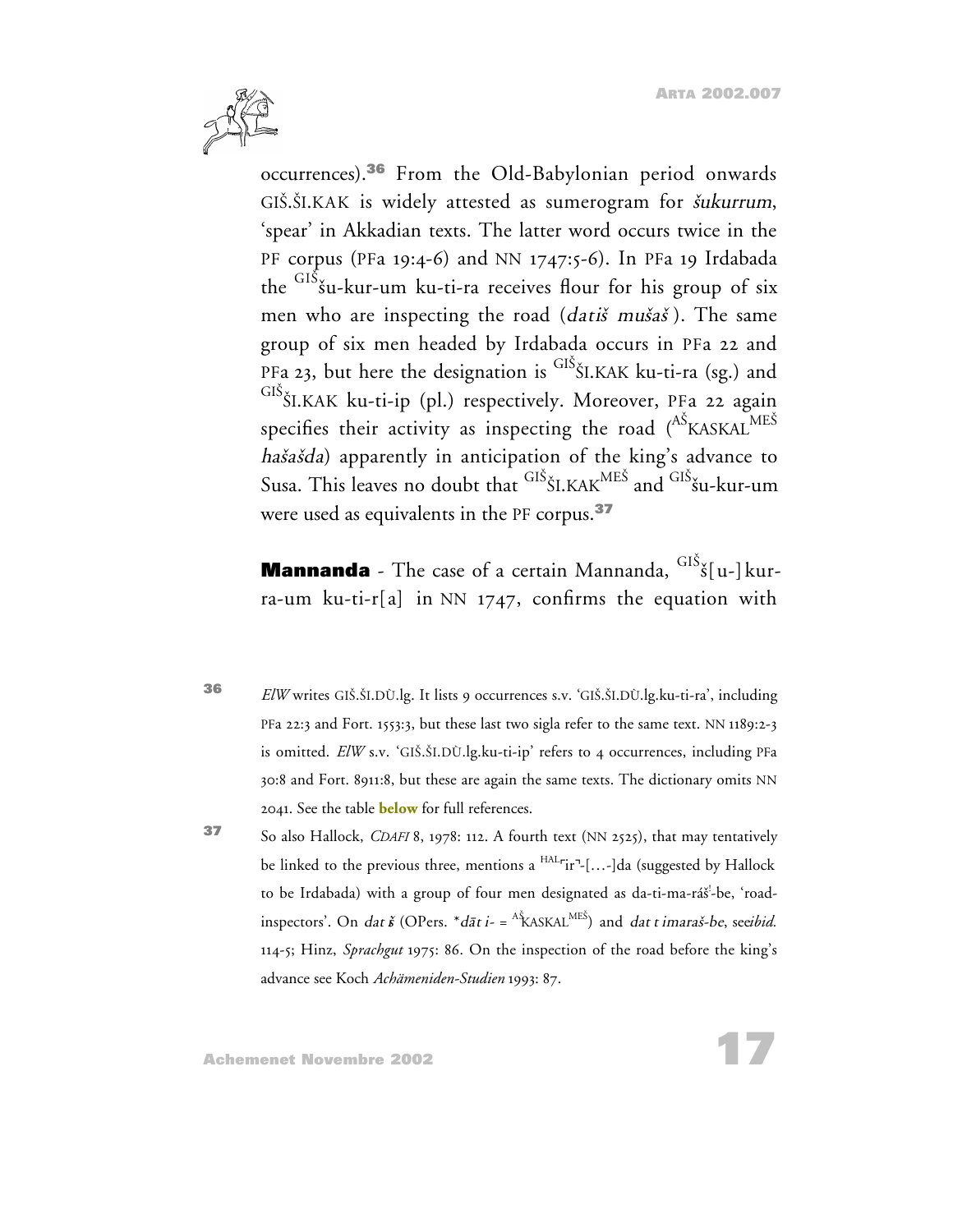

### NN 1747 (X-XII/Ø; period of 62 days)

receipt of flour by Dabada the writer and his companion Mannanda the <sup>GIS</sup>šukurram kut irawho were making an account/registry (<sup>r</sup>ha<sup>-</sup>-iš-šá-išda) of royal workmen at Šīrāz.

#### NN 2493:42-5 (IX-XII/19; period of 100 days)

receipt of wine by Mannanda the <sup>GIS</sup>ŠI.KAK<sup>MES</sup>-*kutira* together with his one companion; they came from the king to Persepolis; they accounted/made a registry (mu-sa-is-da) of the workmen; they carried a sealed document from the king.

#### NN 2493:46-8 (IX, XI/19; period of 38 days)

receipt of wine by Dadda the writer-on-parchment and his companion Mannanda; they came from the king to Persepolis; they carried a sealed document from the king.

#### NN 2493:49-51 (XI-XII/19; period of 31 days)

receipt of wine by Dadda the writer-on-parchment and his companion Mannanda; they came from the king to Persepolis; they had been accounting/making a registry (mu-sa-is-da) of the workmen; they carried a sealed document from the king.

NN 2522 (month X; year 22; period of 1 day)

receipt of wine by Mannada the <sup>GIS</sup>iš-ti-bar-ra; he carried a sealed document from the king; he travelled from Matezzis to the king with a group of 3 'gentlemen' and 7 servants.

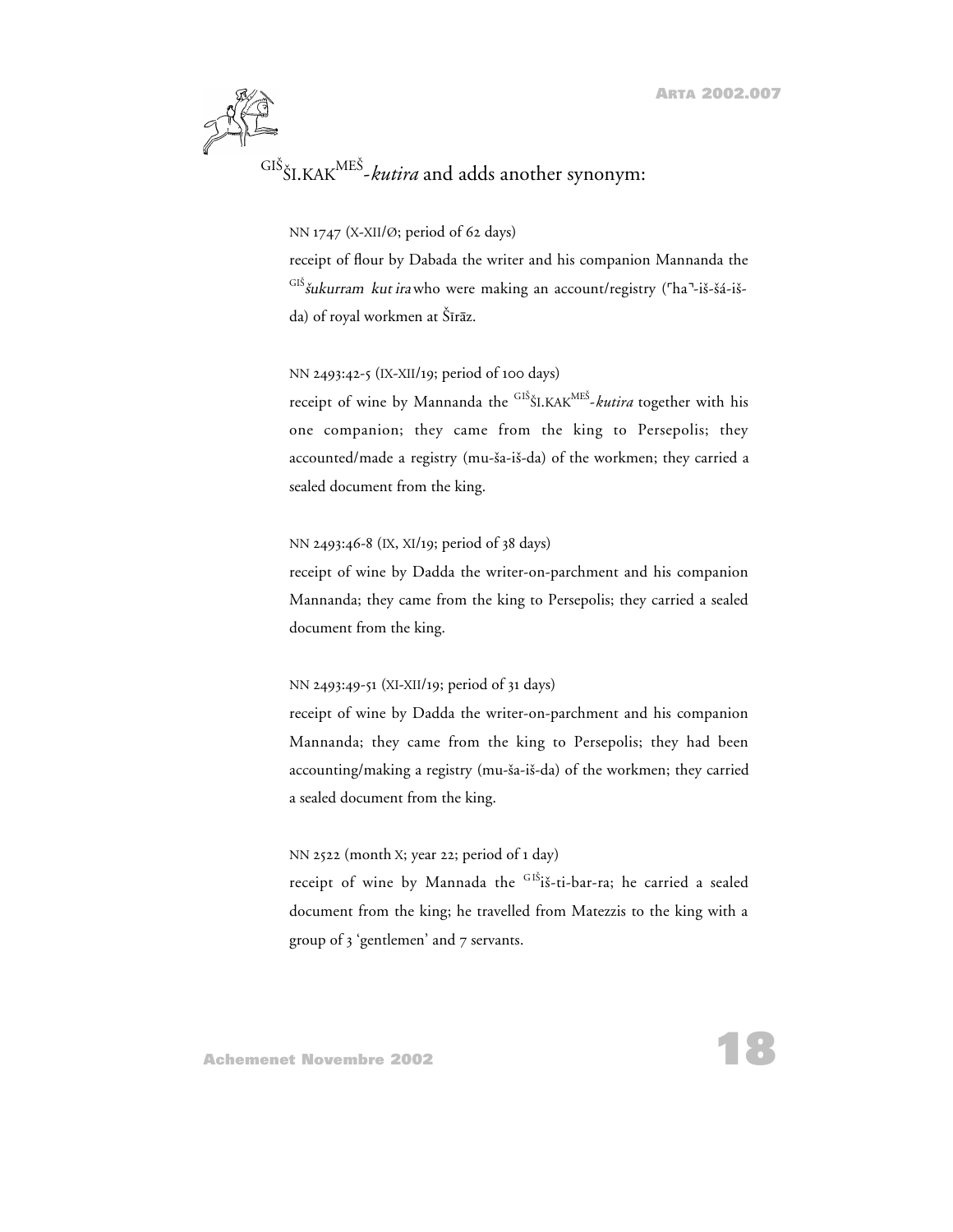**19**



Although several individuals named Mannanda occur in the archive, these five texts almost certainly refer to a single person designated as GI<sup>S</sup> <sup>s</sup>ukurram kutira, GI<sup>S</sup> <sup>S</sup>I.KAKME<sup>S</sup> -*kutira* o r <sup>i</sup>stibarra. The latter (also spelled ir-is-ti-bar-ra and ir-ti-bar-ra) is the Elamite rendition of OPers. rštibara-, either a 'lancebearer' or a 'spear bearer'.**<sup>38</sup>**

OPers rštibara- occurs in DNc, where the Akkadian version has <sup>n</sup>asû azmarû, 'lance carrier' (see CAD A/II s.v. 'azmarû'). This still does not solve the matter of 'spear bearer' vs. 'lancebearer', but for convenience 'lance-bearer' is the preferred term in the present article.**<sup>39</sup>**

**<sup>38</sup>** Gershevitch, *Fs. Pagliaro* 1969: 197; Hinz, *Sprachgut* 1975: 207; Tavernier, *Iranica* 2002: 696. The use of <sup>GIS</sup>ŠI.KAK<sup>MES</sup>-*kutira* and *ištibarra* as equivalents is also attested for Rastukka in PFa 15 (broken passage) and NN 2195:10-1 (see table **below**).

**39** Akkadian *azmarû* seems clear enough, but it is used as equivalent to OPers. *ršt i-* in DNc and that word is in its turn used as equivalent to  $\frac{GIS}{W}$  in  $k$ kk. <sup>s</sup>ukurrum, 'spear' in the PF archive. Note also that the modern distinction between a lance (used for stabbing) and a spear (used for throwing) is not automatically applicable to ancient Persia. The position of the *ElW* s.v. 'GIS.SI.DÙ.lg.ku-ti-ra' is too strong: "die Perser trugen (…) Lanzen, keine Speere". Yet, 'lance' may be preferable given the fact that neither the guards on the royal reliefs, nor the 'inspectors' in the archive would have much use of a throwing device. Incidentally, the elamite version of DNc has GI<sup>S</sup> si-ru-um ku-ik-ti-ra; the Elamite term *sirum* does not occur in the PF corpus.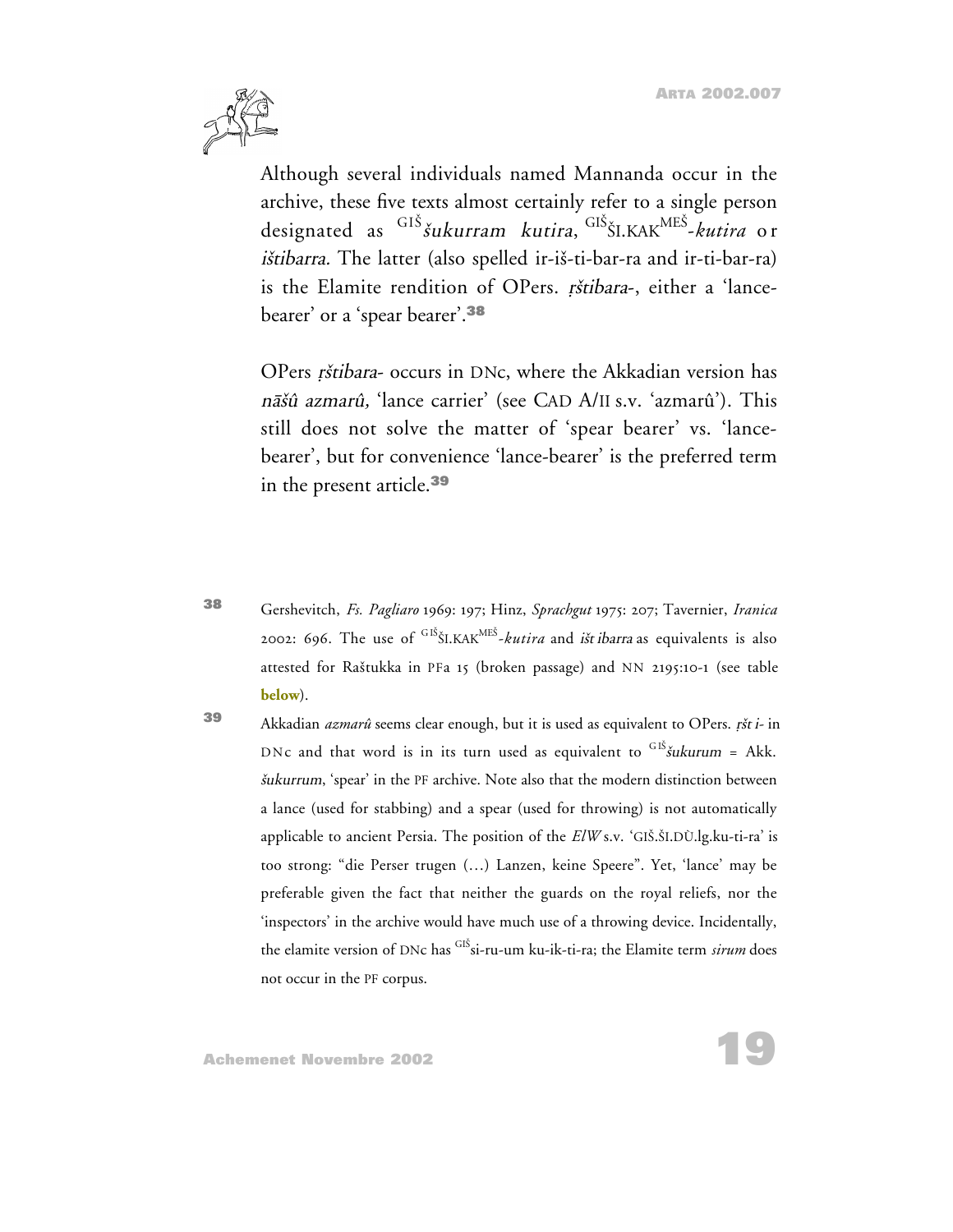

One of Mannanda's duties apparently was (assisting at) making an account/inventory/registry of (royal) workmen together with an Aramaic scribe.**<sup>40</sup>** In NN 2522 he is travelling as a part of or escorting an elite travel party.

**Activities of lancemen** - The two, possibly related, functions identified for Mannanda are typical for the individuals designated as <sup>GIS</sup>šukurram kutira, <sup>GIS</sup>ŠI.KAK<sup>MES</sup>*kutira* or istibarra in the PF archive. Of the 23 texts where these words occur, 13 mention a sealed document or order from the king.**<sup>41</sup>** The lancemen are either travelling with typical elite travel parties consisting of men or  $\delta$ alup ('gentlemen') and a larger number of boys or *libap* ('servants, slaves'), or (assisting in) conducting an inspection of labour forces or roads. Most commonly, lancemen are designated as  $dat(t) imara(\tilde{s})(be)$ ,

- **40** HAL da-ad-da in NN 2493:42, 46; <sup>HAL</sup> da-<sup>r</sup>ba-da<sup>?</sup> in NN 1747:3. The latter name does not appear elsewhere in the PF corpus. The context of the Mannanda texts suggests that the name should perhaps be read <sup>HAL</sup>da-ad<sup>!</sup>-da (the sign BA is in fact clear on the tablet). The Mannanda appearing in NN 0351 may be identical to the individual discussed here.
- **41** This percentage (about 57%) is relatively high. Compare the total corpus of travel texts (Hallock's category Q) that has only about 24% texts mentioning a sealed document from the king. When texts that do not mention any sealed document (*halmi* or an equivalent to it) are disregarded, the difference is even more conspicuous: from the total number of texts referring to a sealed document 31% mention a sealed document from the king against 87% in the texts mentioning lancemen.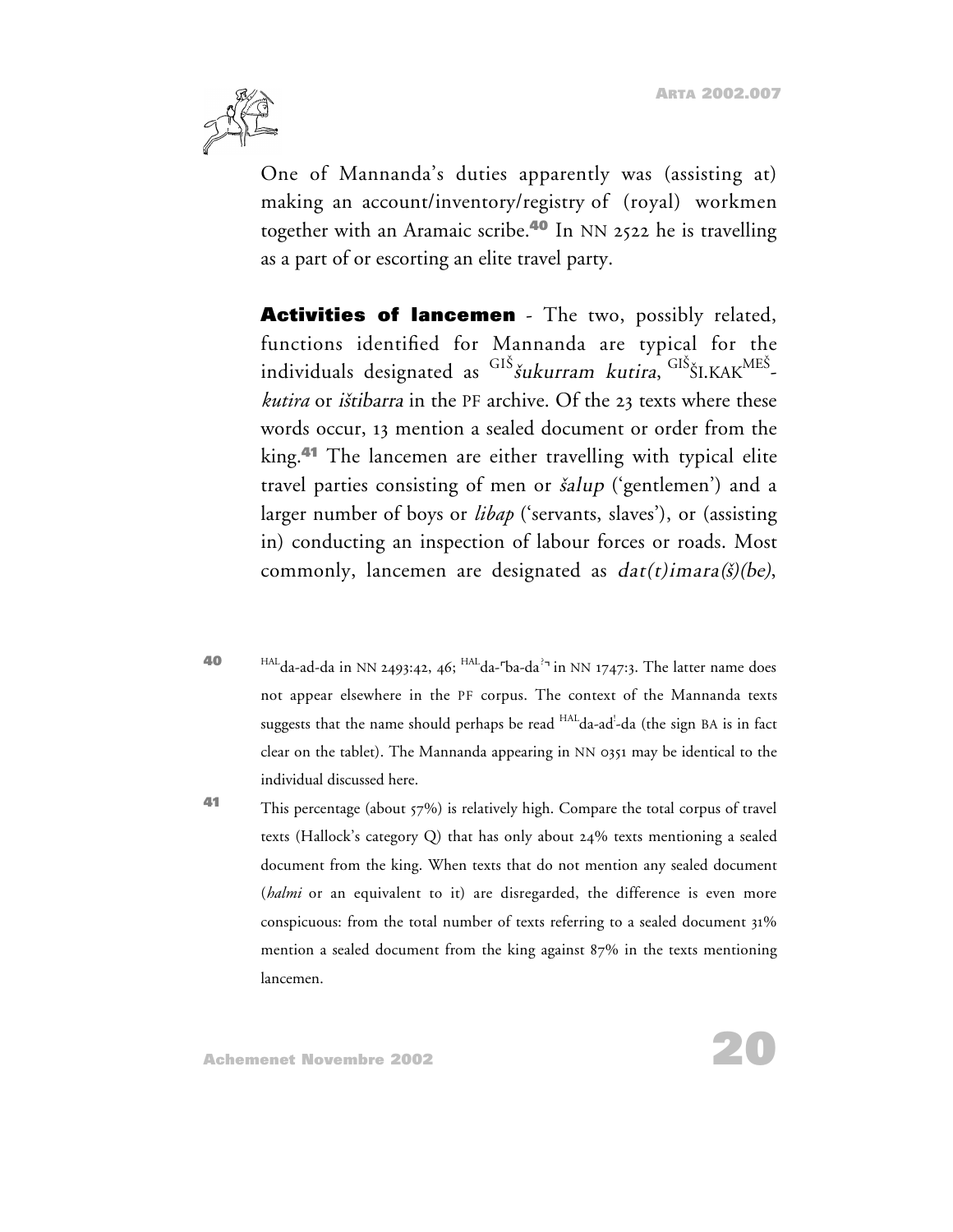

'road inspector(s)'.**<sup>42</sup>** Their activity is also expressed by dati<sup>s</sup>  $mu\check{s}$  is (PFa 19, 'they accounted/inspected the road'), <sup>AS</sup>KASKAL<sup>MES</sup> *hašašda* (PFa 22, 'they controlled the road') and <sup>r AS</sup> KASKAL<sup>MES</sup> haš*ip* (NN 2041: 14-7, 'road controllers/ inspectors'). When they are involved in making a registry or inspection of workmen, the phrase specifying the lancemen's activity is: kurtaš sunki-na haššašda (NN 1747, 'they made an account/registry of royal workmen') or kurtaš mušašda 2493:42-5, 49-51, 'they accounted/made a registry of the workmen'). In NN 2265:10-2 Pidukurda the <sup>GIS</sup>ŠI.KAK<sup>MES</sup>  $HAL_{\text{ku-ti-ra}}$  is described as a  $HAL_{\text{pi-ra-sa-ka}_{4}}$  interrogating HALmar-ka4-da-ra-ip (*hapax*, meaning unknown). The word *pirrasaka* is the Elamite rendition of OPers. \*fra $\theta$ aka(ra)-, a word occurring in Akkadian as *iprasakku* and to be interpreted as a 'question-maker', i.e. an 'investigator'.**<sup>43</sup>** The role of the lanceman as 'investigator' may be related to his involvement of making a registry/inspection of workmen. Finally, Saupirra the  $\mathrm{^{GIS}}$ ŠI.KAK $\mathrm{^{rMES}}$  ku-ti<sup>¬</sup>-ra recipient of wine in NN 2465,  $\mathrm{^{AS}}$ pár-riba-taš<sup>HAL</sup>EŠŠANA-na zí-<sup>r</sup>ia<sup>-</sup>-iš-da, "saw (i.e. inspected) the royal parribatas". The context of other occurrences of the word parribataš (OPers. \*Paribāda-, lit. 'protective enclosure')

**<sup>42</sup>** PF 0588, PF 0937, PFa 15, PFa 30:8-10, PFa 31:23-4, NN 1647, NN 1863, NN 2525, Fort. 6749.

**<sup>43</sup>** Hinz, *Sprachgut* 1975: 97; Stolper, *Bibl.Mesop.* 7, 1977: 263-4. The word has three additional occurrences in the PF corpus: pír-ra-sá-kur-ra (NN 0217, reflecting the full form of the OPers. word),  $\left[\right]$ <sup>HAL</sup>]pír-ra-iš-šá-ik-ka<sub>4</sub> (NN 0540) and <sup>HAL</sup>pír-ra-šákur-ra (Fort. 3568).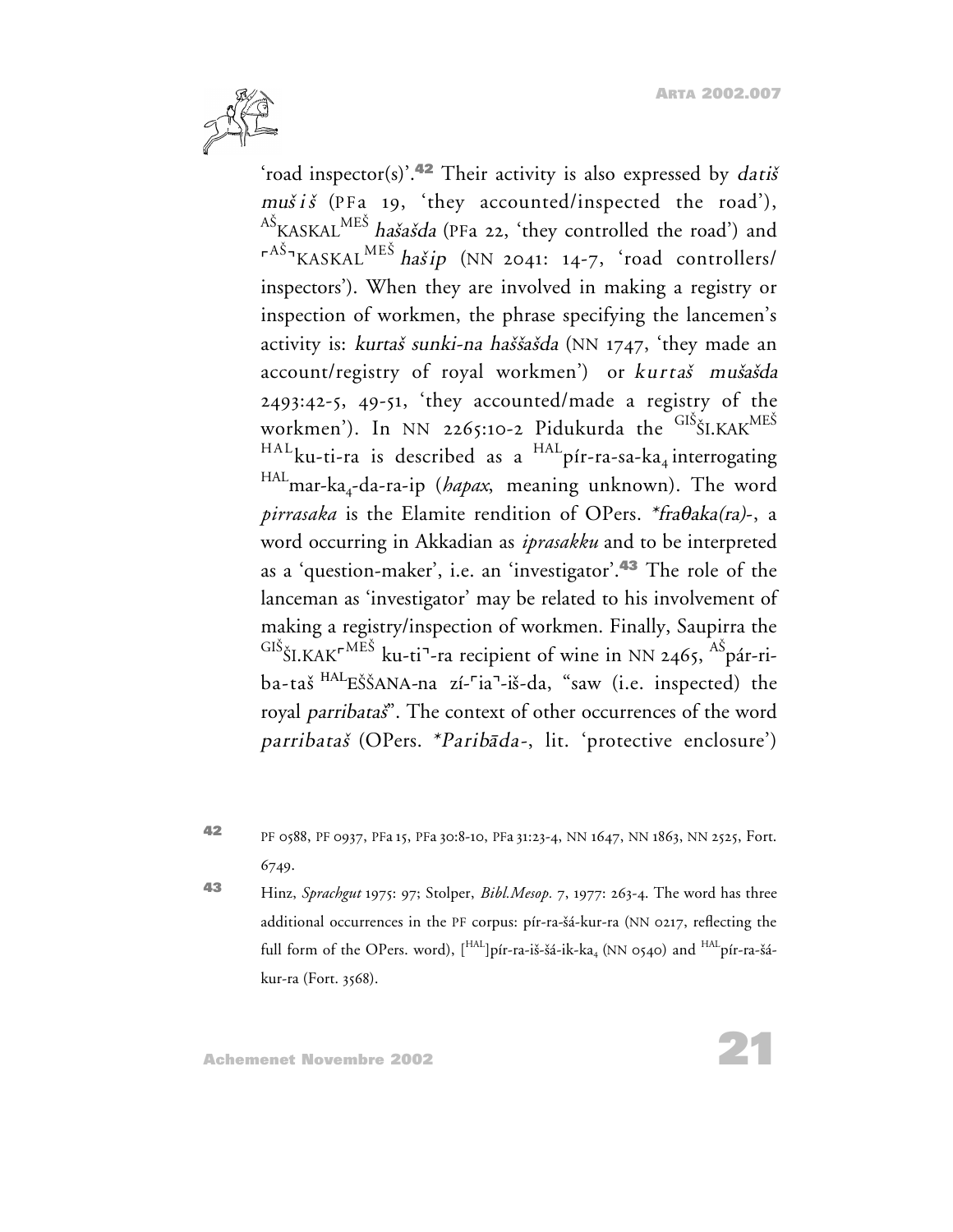

strongly suggests that it was a 'sheepfold', thus providing an unique case of a lanceman involved in inspecting a herd of small cattle.**<sup>44</sup>**

**Exit der Posaunenbläser** - Returning once more to the initial question of the 'Posaunenbläser', it is clear now that the contexts in which these individuals occur, fit the activities of *lancemen* quite well. Ušbanuš the <sup>GIS</sup>SI<.KAK><sup>MES</sup> ba-ki-ra (PF 1245) has been making a registry (karamaraš huttašda) and is accompanied by  $3^{HAL}$ pu-hu li-ba-ap ('boy servants'). Muššadda the GIŠ'ši-ik-ki ba-ak-ki-ra (PF 1343) is part of a travelling group of 6 salup ('gentlemen') and 12 *libap*. **<sup>45</sup>** As discussed before, Ukbarawiš the ši-ik-ka<sub>4</sub> <sup>r</sup>ba<sup>!-1</sup>-gi-ra (NN 0904) travels with an identical number of 6+12 people, undoubtedly the same group. Finally, both PF 1245 and NN 0904 mention a sealed document from the king, which is a regular feature of the lancemen-texts (see **above**).

**ripi-kutip** - Three texts mention a <sup>AS</sup>ri-pi-k[u]-ti-ra <sup>{</sup> MN 1657:3-4), <sup>AS</sup>ri-pi ku-ti-i[p] (NN 0516:7) or ri-pi ku-ti-ip (PF 1247:4-5). The *ElW* s.v. 'h.ri-pi-.ku-ti-ip' comments: "*Lanzenträger* (pl.) für sonstiges G IS.SI.DÙ.lg.ku-ti-ip." This interpretation takes *ripi* as the Elamite equivalent for <sup>GIS</sup>ŠI.KAK<sup>MES</sup>

**44** See PF 2025 and PF 2070. For the interpretation of *parribat* as OPers. \**pari-bada*see I. Gershevitch *apud* Hallock, *PFT*: 675.

**<sup>45</sup>** It is possible that Mussadda is in fact identical to Missadda the irt ibara / is<sup>t</sup> ibara (NN 0588, NN 0937, NN 1863; see table **below**).

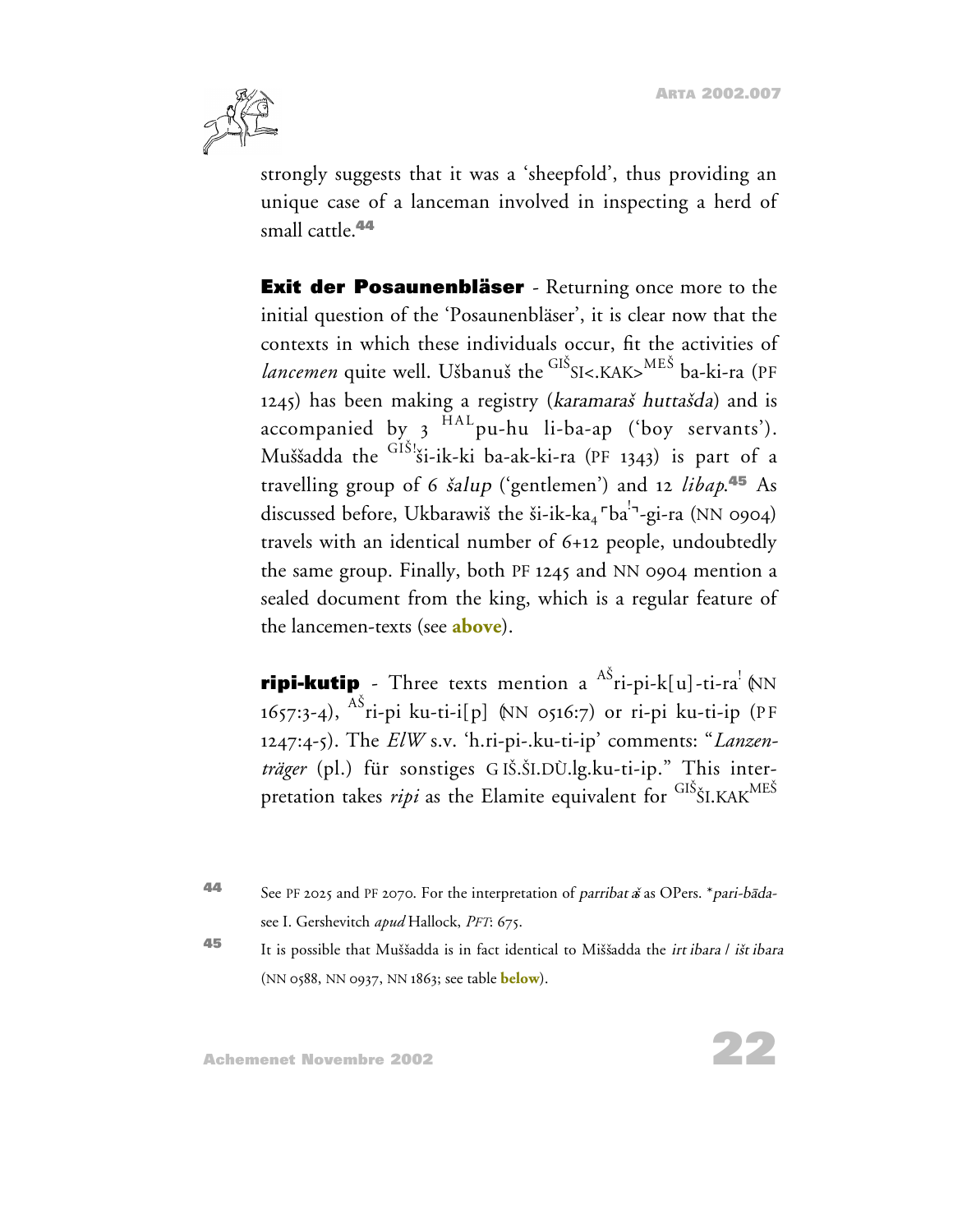

but does not provide any arguments for this. As *ripi* is not attested elsewhere in Elamite, only a contextual analysis can throw some light on the matter.

In NN 0516, Basizza and Kamezza, recipients of wine, are described as <sup>HAL</sup>ba-ir-taš-be ('Persians'?), <sup>AS</sup>ri-pi ku-ti-i[p] (...), mu-is-sá-ap ('accountants'). The name Kamezza occurs frequently in the PF archive and was certainly used by at least two individuals.**<sup>46</sup>** Among these occurrences there is a text (NN 2556) in which a Kamezza receives beer for four men karamaras-be ('registrars'; cf. above) carrying a sealed document from the king. Several times lancemen are designated as 'registrars'. Moreover, the term may well be equivalent to *muššap* ('accountants') in NN 0516. In another text (NN 2041:14-7) a Kamezza and two companions receive wine - they are designated as <sup>GIS</sup>ŠI<sub>-</sub>KAK<sup>MES HAL</sup>ku-ti-ip who inspected the road (<sup>rAS</sup><sup>-</sup>KASKAL<sup>MES</sup> hašip; see **above**). It is tempting to connect these three texts, perhaps adding PF 1415 in which a Kamezza received flour in a travel party consisting of two *šalup*. There is no means of proving that in these four occurrences the same individual is referred to,**<sup>47</sup>** but it does

- **46** In NN 0516 the name is written <sup>HAL</sup>ka<sub>4</sub>-ma-a-za. This OPers. name, reconstructed as \*kāmaiča-, is most frequently rendered as  $^{HALk}$ ka<sub>4</sub>-me-iz-za. This type of spelling variation is quite common with Iranian names ending in -aiča-. Compare har-beiz-za, har-ba-a-iz-za (\*arbaica-), da-ri-iz-za, da-ra-iz-za (daraica-), etc.
- **<sup>47</sup>** It should be noted, however, that none of these four texts bears an impression of PFS 0009<sup>\*</sup> or PFS 0011<sup>\*</sup>, seals that are impressed on most tablets mentioning

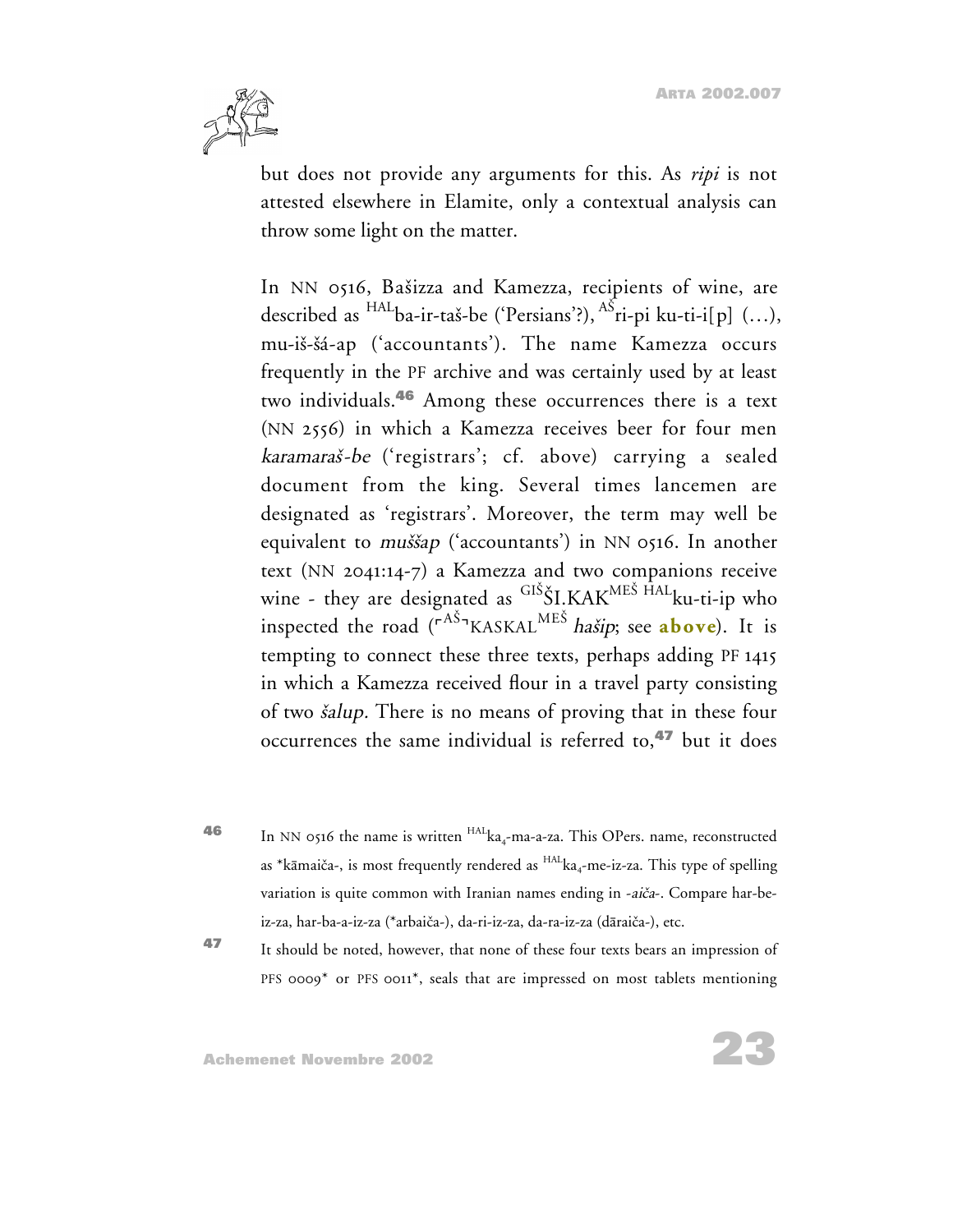**ARTA 2002.007**



seem quite likely, which would support the interpretation of the *ElW* for <sup>AS</sup>ri-pi ku-ti-ip.

A certain Tamšakama is introduced in NN 1657 as <sup>HAL</sup>ba-ir-da <sup>AS</sup>ri-pi k[u-]ti-ra<sup>' HAL</sup>še-ir-šá da-ma ('Persian, *ripi-*bearer, sent by Xerxes').**<sup>48</sup>** His travel party, proceeding from the king to Persepolis, consists of 3 men and one boy/servant - again a sealed document from the king is mentioned. A Tamšakama travelling with 6  $\delta$ alup (PF 1506) and with 20  $\delta$ alup and 60 boys/servants  $(NN 1465)$  respectively may be the same individual. Also, a Tamsakama son of Kambezza (cf. above) is mentioned as travelling alone from Persepolis to Susa, receiving a large ration (5 bar) of flour.

Lastly, Zamuš and his companion, ri-pi ku-ti-ip in PF 1247, are introduced as *irdumartiya dama mušap* <sup>HAL</sup>EŠŠANA *seraš* ('accountants sent by Irdumartiya, the king ordered it'). Their

Kamezza. PF 1415 has no seal, NN 0516 has an unidentfied seal different from PFS 0009\* and PFS 0011\*. NN 2556 has PFS 0055, a seal that is firmly associated with small travelling parties. The unidentified seal on NN 2041 is not relevant to the discussion, as this text is a journal with multiple entries.

**48** The reading *Šerša dama* (not a second PN 'Šeršadama') can acertained by the calculation of total amount of flour in the text. As for <sup>HAL</sup>ba-ir-da: the interpretation 'Parthian' may seem more attractive, but Parthians do not occur elsewhere in the archive and in the royal inscriptions they are always referred to as <sup>DIS</sup>pár-tu-maš-be, <sup>DIS</sup>pár-tu-ma-ip, etc. *Barda* for 'Persian' is supported by <sup>AS</sup>pa-irza (PF 1546, NN 0493) and <sup>Aš</sup>pár-du-mar (NN 0428).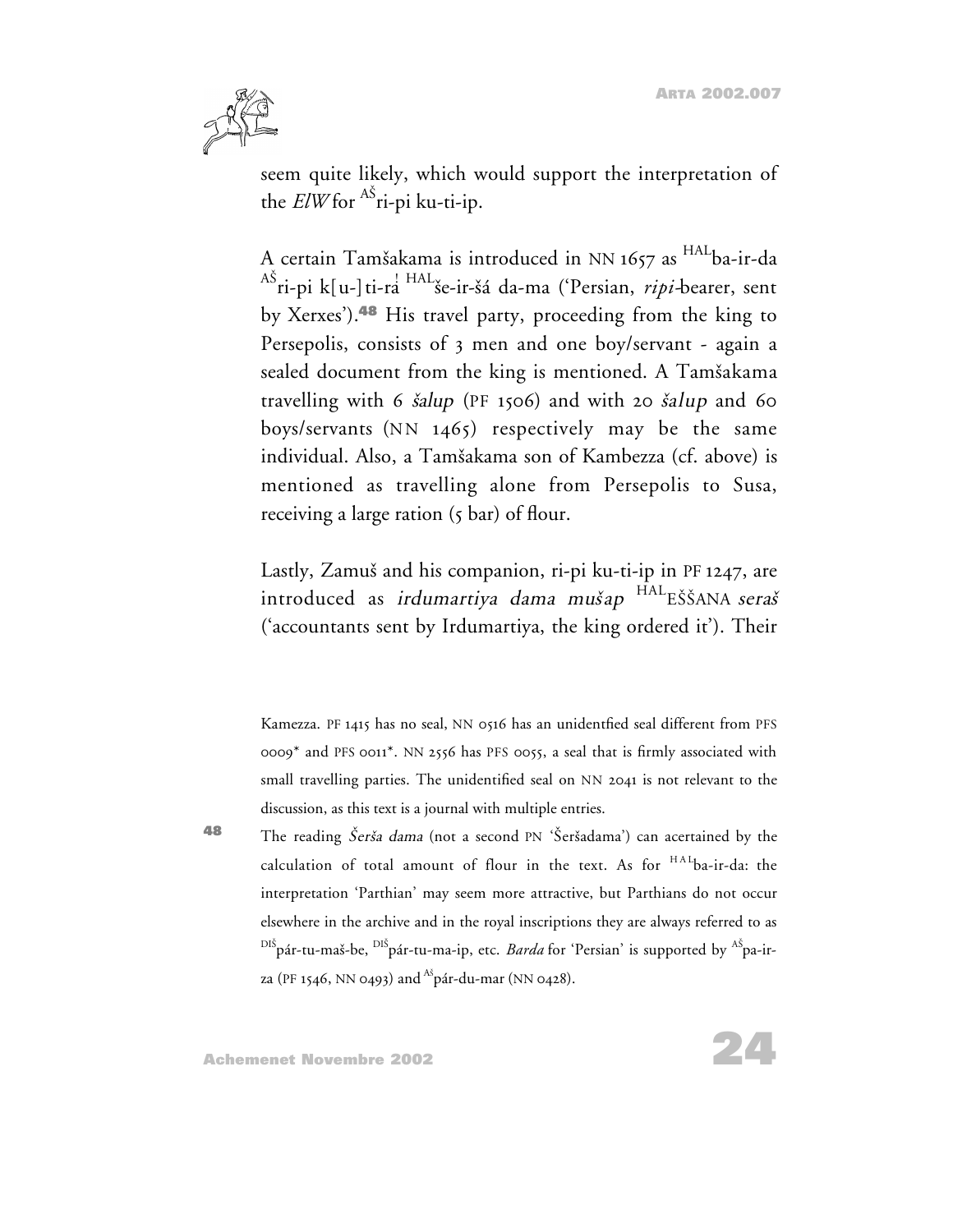

activity is clearly related to that of Basizza and Kamezza in NN 0516. Zamus occurs once more, in NN 3016, with 3 men and 6 boys/servants, probably a travel party.

The image presented by the three texts on *ripi-kutip* suggests at least the possibility that they were lance-bearers as well. This appears from their association with the king (*halmi*, order from the king), their partaking in elite travel parties and their activity as *muššap* ('accountants'). Related texts on Kamezza in particular add to the evidence linking the ripi-kutip to the lancemen identified thus far. It may be, however, that the ripikutip held a higher status than the other lancemen as two of the three texts identify them explicitly as 'Persian(s)' - a highly unusual epithet in the PF corpus.**<sup>49</sup>** In this context, the text on Tamsakama, son of Kambezza receiving a high amount of flour may be relevant (NN 1465, cf. above).

**Bakadad(d)a** - In NN 0885:3-4 Hallock transliterates <sup>HAL</sup>baka<sub>4</sub>-da-ud-da hi-še $^{\rm GIS}$ si-ut k[u]--ti-ra<sup>¬</sup>, rejecting his earlier reading si-ka<sub>4</sub>. On the character read as either QA or UD he commented in the margin of his manuscript: "possibly KAK? See SI.KAK as error for SI.KAK", but he later rejected this comment as well. His second reading si-ut is glossed "rubble"

**<sup>49</sup>** Otherwise only attested in texts on 'Persian *puhu* ('boys', 'servants', 'pupils') copying tablets' (PF 0871, PF 1137, NN 1485, NN 1588) and as a destination or point of departure for journeys ('to/from the Persians', perhaps = Fars; 7 occurrences in NN 2195).

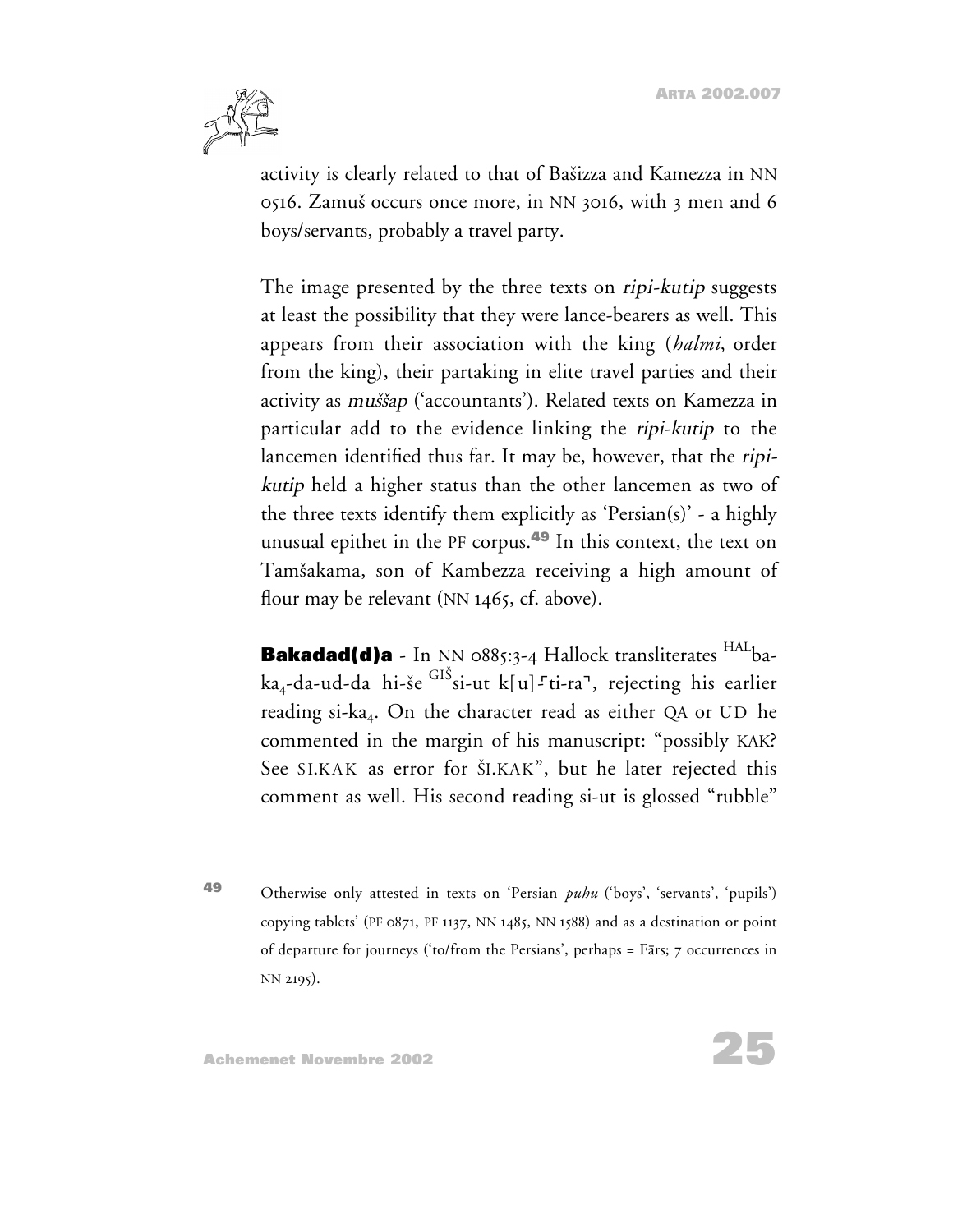

in the manuscript, which would make Bakadad(d)a a 'rubble carrier'. Now, QA and UD are often hardly distinguishable in the PF texts, but inspection of tablet NN 0885 indeed shows that UD is the preferable reading. Moreover, <sup>GIS</sup>si-ut would have a parallel in  $^{\rm AS}$ si-ut that occurs in DSf 22, 23 and DSz 22 for Old-Persian  $\theta$ ikā, 'rubble' (referring to the rubble used for the foundation of Darius' palace).

A 'rubble carrier' would, however, constitute a *hapax* in the Fortification archive and this may have prompted Hinz and Koch to opt for Hallock's initial reading (*ElW* s.v.), accepting the word as a "Fehlschreibung für GIŠ.ŠI.DÙ.lg ku-ti-ra" ( GIS SI.KAK-*kutira*). The contents of NN 0885 support this position. Bakadad(d)a receives flour from Mirayauda, which is consumed by 6 men and 12 boys or servants (*puhu*), and he carries a *halmi* ('sealed document') from the king. Such a *halmi* is not expected in the context of menial labour, nor is the ratio of 6 men and 12 *puhu*. **<sup>50</sup>** Both these factors are, however, quite common in texts on elite travel parties with

**50** At the end of NN 0885 it is stated that (Bakadad(d)a) pá[r<sup>?</sup>-d]u<sup>?</sup> mu-šá-is, 'he accounted the …'. The word *pardu* does not occur elsewhere (except for the GN AS pár-du-mar in NN 0428). The *ElW* s.v. 'ba[r-d]u' comments: "*Straße* (?), entspricht offenbar ap.  $*d\bar{a}t$  = KASKAL." Given the uncertainty of the reading and the absence of both additional attestations and an etymology, it seems better, however, to leave *pardu* untranslated. On the other hand, the verb *mušaš* does imply the activity of accounting or inspecting and is more befitting of a lancebearer than of a rubble carrier.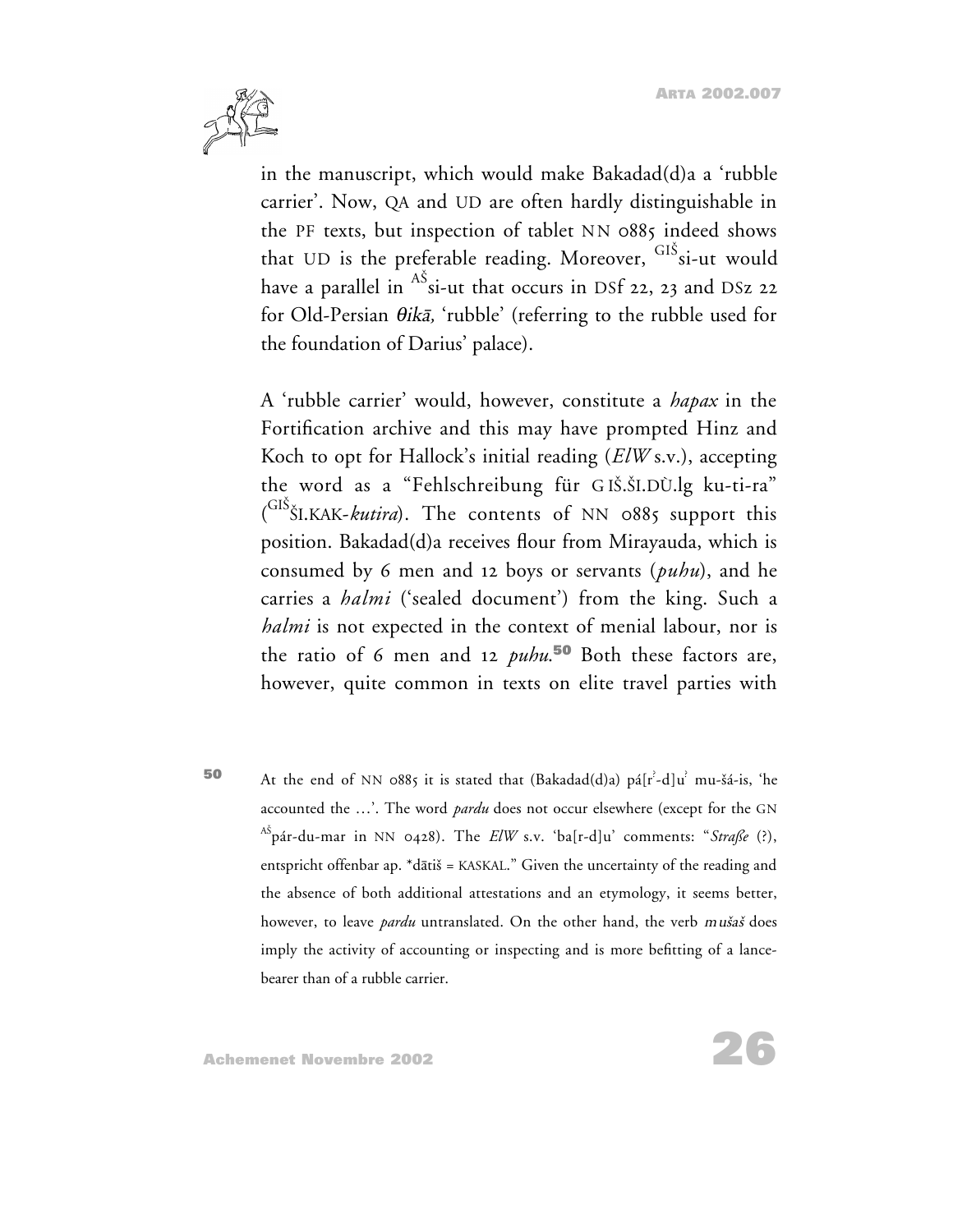

men or salup accompanied by a larger number of *puhu* or *libap* ('servants, slaves'). In fact, a Bakadad(d)a occurs in PF 1297 where 6 men and 12 boys, travelling to Persepolis and holding a *halmi* by Bakabana, receive flour.**<sup>51</sup>** Moreover, there is a second text in which, like in NN 0885, a Bakadad(d)a receives flour from Mirayauda (PF 1396) and in this case he is again member of a travelling group.

Given the background described above, it seems unlikely that NN 0885 deals with a 'rubble carrier'. On the other hand, the reading <sup>GIS</sup>si-ka<sub>4</sub> ku-ti-ra, when interpreted as a variant to <sup>GIS</sup>SI.KAK<sup>MES</sup>-kutira, would fit the context quite well given what was said earlier on the activities of the lance-bearers. Additional arguments are:

- **1** Among the various individuals named Bakadad(d)a in the Fortification archive, at least one Bakadad(d)a is identifiable as a regular traveller, sometimes escorting certain groups or transporting <sup>A</sup><sup>S</sup> bazi<sup>s</sup> ('tax, tribute'; NN 2149, NN 2580).**<sup>52</sup>**
- **2** Perhaps the same Bakadad(d)a is designated twice as a
- **<sup>51</sup>** The 12 boys/servants are omitted in this text, but their number is needed to explain the total amount of flour (see Hallock, *PFT*: 368). Other travel parties with 6 salup and 12 *libap*: PF 1307, PF 1343, PFa 15, NN 0904.
- **<sup>52</sup>** Bakadad(d)a travelling: PF 1297, PF 1298, PF 1299, PF 1396, PF 1536, NN 0351, NN 0515, NN 0786, NN 1713, NN 2149, NN 2367, NN 2580 (possibly related: PF 1196, PF 1599, NN 0774, NN 1875, NN 2502, NN 3056).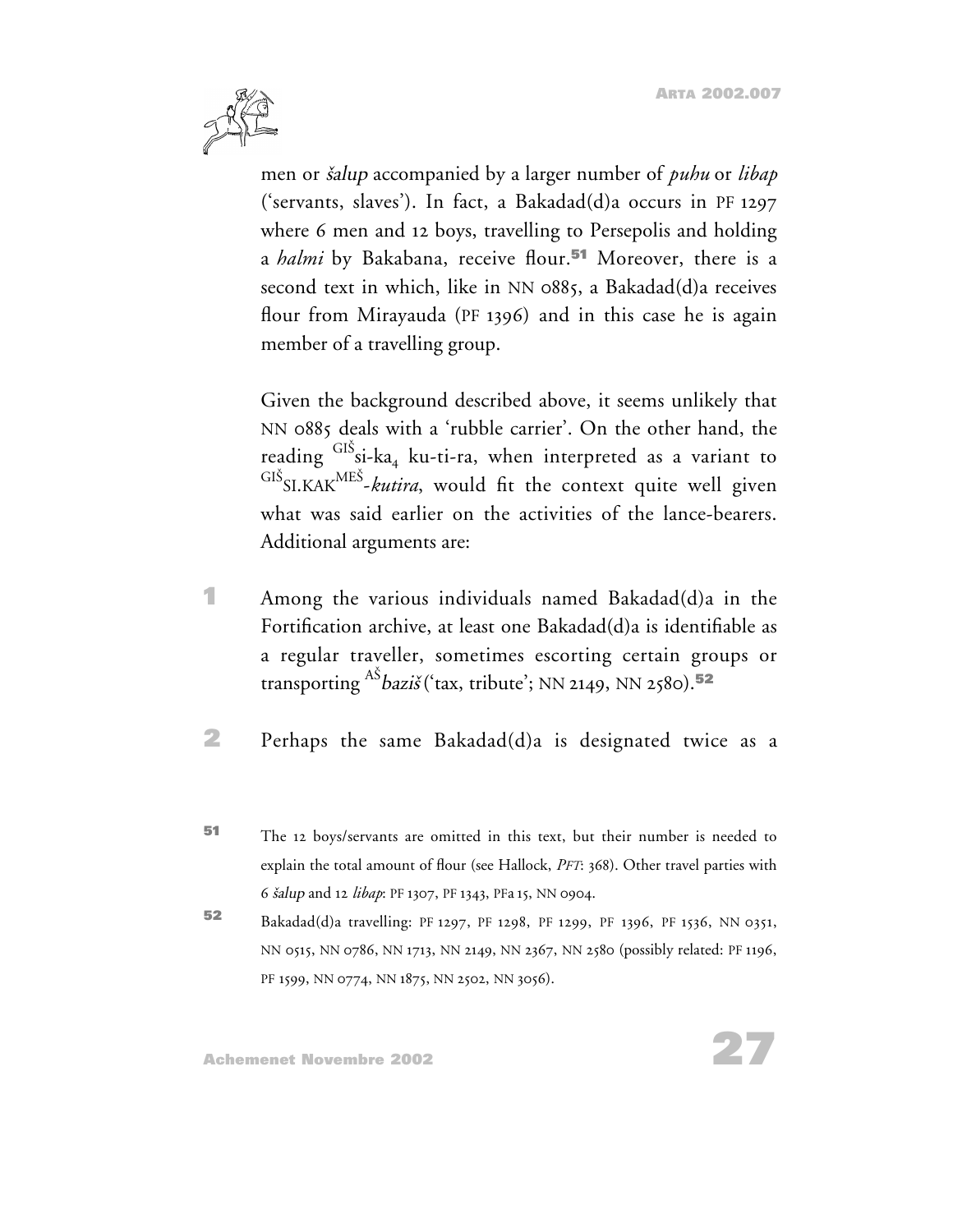

pirraššaka / pirrašakurra, 'investigator' (NN 0217, NN 0540), a function elsewhere connected to a GI<sup>S</sup> <sup>S</sup>I.KAKME<sup>S</sup> *kutira*, 'lancebearer' (NN 2265, cf. above with note 42).

**3** Bakadad(d)a's group of 6 men and 12 boys or servants in NN 0885 may very well be the same group occurring in PF 1343 and NN 0904. These texts mention 6 salup and 12 *libap*, receiving the same amount of flour as the group in NN 0885 and dated to the same month and year (IX/22). Incidentally, these texts mention a 'lance-guard': Muššadda the GIŠ! si-ik-ki ba-ak-ki-ra (PF 1343) and Ukbarawiš the ši-ik-ka<sub>4</sub> <sup>r</sup>ba<sup>!</sup><sup>-1</sup>-gi-ra (NN 0904). Interestingly, the word for 'lance' in all these three texts is written syllabically (not with the usual pseudo-logogram SI.KAK).

Taken together, the arguments presented here forcefully suggest that the reading  $^{\rm GIS}$ si-ka $_4$  ku-ti-ra should be adopted in NN 0885:3-4 and that (this) Bakadad(d)a should be counted among the lance-bearers identified thus far.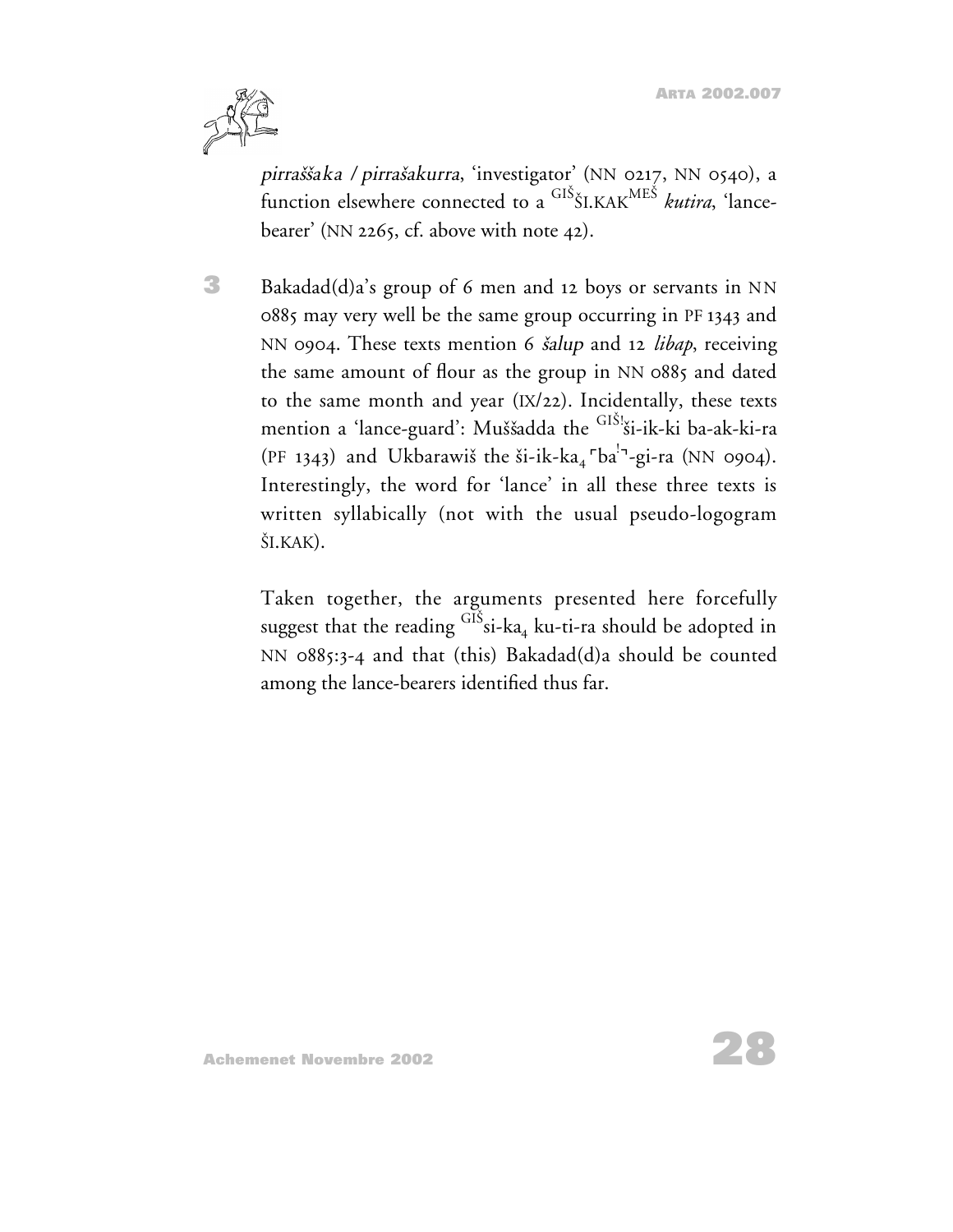

The following conclusions can be drawn from the various discussions above:

- **1** The word ka<sub>4</sub>-ši-ik-ki ba-ak-ki-ra in PF 1343:3-4 should be read  $GIS!_{si-ik-ki}$  ba-ak-ki-ra.
- **2** The word <ka<sub>4</sub>->ši-ik-ka<sub>4</sub>  $\sqrt{b}a^{1}$ -gi-ra in NN 0904:3-5 should be read ši-ik-ka<sub>4</sub> <sup>r</sup>ba<sup>!-</sup>-gi-ra.
- **3** The word <sup>GIS</sup>SI<sup>MES</sup> ba-ki-ra in PF 1245:2-4 should be read <sup>GIS</sup>SI<.KAK><sup>MES</sup> ba-ki-ra.
- **4** There is no such function as a 'Posaunenbläser' in the PF corpus; the *ElW* s.vv. 'qa-ši-ik-ki.ba-ak-ki-ra' and 'GIŠ.SI.lg.baki-ra' should be corrected accordingly.
- **5** The ME and NE root *b/pah-* can plausibly be interpreted as 'protect'. The NE root *b/pak-* is possibly related and seems to convey a similar meaning.
- **6** The word <sup>BE</sup>su-un-ki-ba-ku-iš (<sup>BE</sup>su-un-ki-ba-ki-iš) occurring in the Acropole archive is not a personal name, but an occupational designation for 'king's guard' .
- **7** GIS<sub>SI<</sub>,KAK><sup>MES</sup> ba-ki-ra, GIS!<sub>Si-ik-ki</sub> ba-ak-ki-ra and ši-ik-ka<sub>4</sub>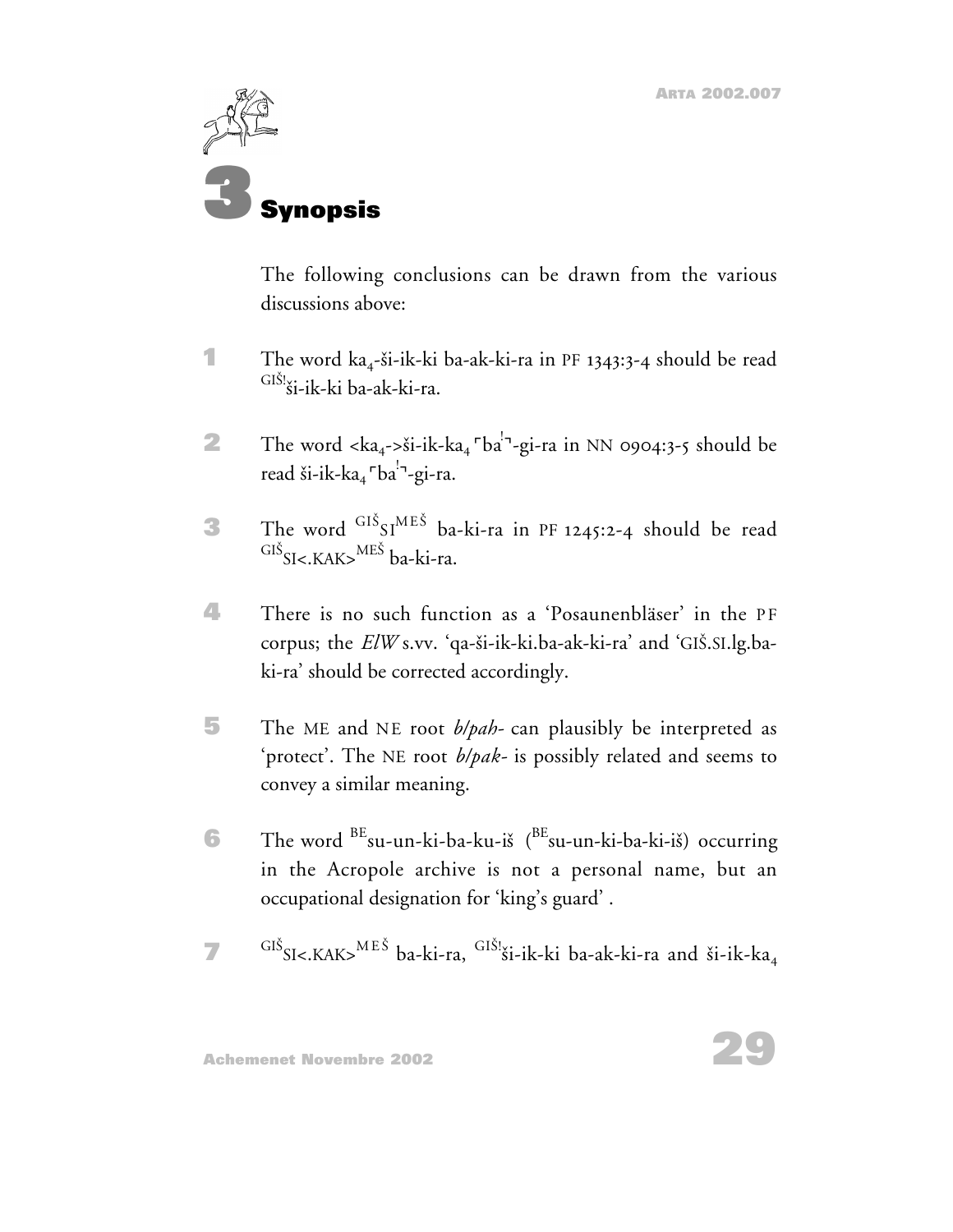

<sup>-</sup>ba<sup>!-</sup>-gi-ra should be interpreted as 'lance-guard'.

- **8** The activities of the 'lance-guards' are very similar to those of the other lancemen.
- **9** HAL<sub>ŠI.KAK</sub> HAL<sub>ku-ti-ra (<sup>GIS</sup>ŠI.KAK<sup>MES</sup> ku-ti-ra), 'lance-bearer' is</sub> equivalent to <sup>GIS</sup>šu-kur-um ku-ti-ra (<sup>GIS</sup>š[u-]kur-ra-um ku-ti $r[a]$ ).
- **10** HAL<sub>ŠI.KAK</sub> HAL<sub>ku-ti-ra (etc.) and <sup>GIS</sup>šu-kur-um ku-ti-ra (etc.)</sub> are equivalents to <sup>GIS</sup>iš-ti-bar-ra (and related forms).
- **11** These three terms should preferably be translated as 'lancebearer' (not 'spear bearer').
- **12** The activities of the lancemen in Persepolis include:
	- A. escorting or partaking in elite travel parties;
	- B. (assisting in) inspections of workmen;
	- C. inspecting the (royal) road;
	- D. inspecting the royal sheepfold.
- **13** Texts on lancemen reveal a strong connection to the king and the royal domain.
- **14** The function of the <sup>AS</sup>ri-pi ku-ti-ip is clearly related to that of the lancemen. They may represent a special group of lancebearers.
- **15** The reading <sup>GIS</sup> si-ut k[u]<sup>-</sup>ti-ra<sup>1</sup> in NN 0885:3-4 should be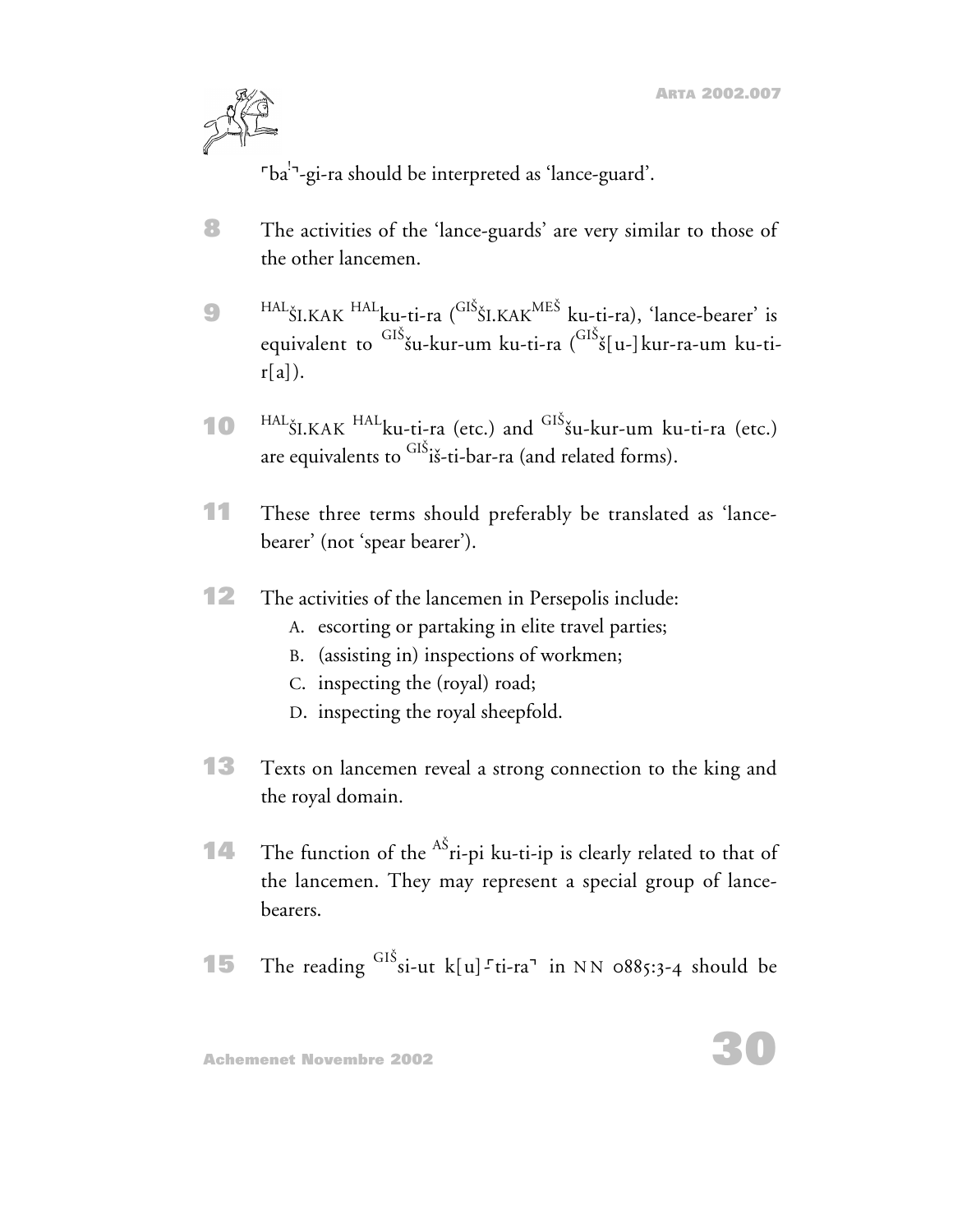

rejected in favour of the reading <sup>GIS</sup>si-ka<sub>4</sub> k[u]-<sup>-</sup>ti-ra<sup>-</sup>. The Bakadad(d)a involved should be counted as 'lance bearer'.

**Further research** - The corpus of texts on lancemen discussed in this note can easily be expanded by prosopographic study and contextual analysis to some 100 texts, creating a corpus that has the capacity to increase the knowledge of the Persian homeland military in a considerbale way. To facilitate such research, all the lancemen explicitly identified as such by one of the terms discussed in this article are listed in the table on the following pages.**<sup>53</sup>**

> Wouter F.M. Henkelman **[w.f.m.henkelman@let.leidenuniv.nl](mailto:w.f.m.henkelman@let.leidenuniv.nl)**

**<sup>53</sup>** In the column headed by 'halmi' two cases are included where instead of *halmi* an equivalent to that term is used: NN 0937 (*miyatukka*) and PF 1247 (<sup>HAL</sup>EŠŠANA <sup>s</sup>era<sup>s</sup>).

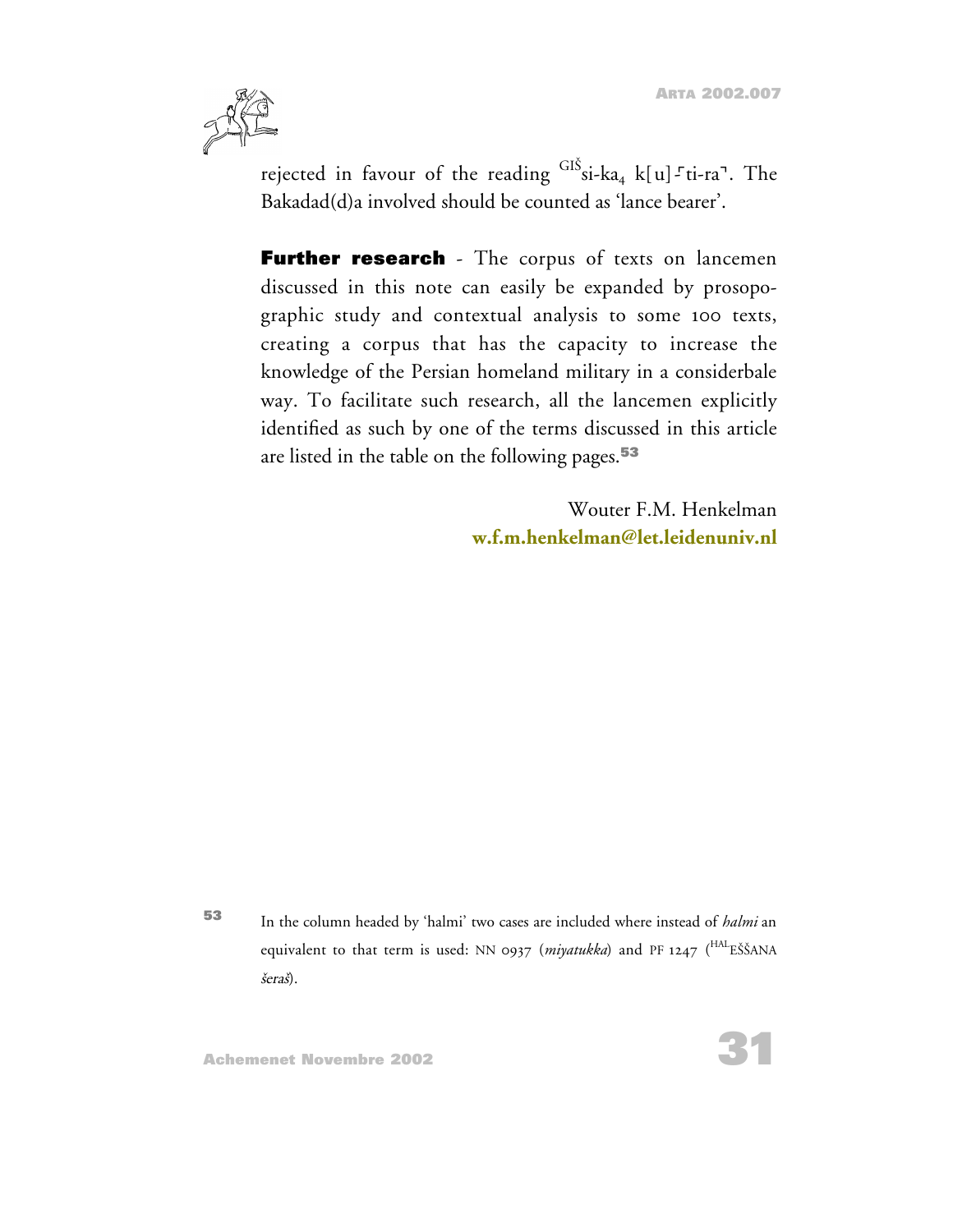

| text                  | date        | PN                | OD                                                                                 | halmi   |
|-----------------------|-------------|-------------------|------------------------------------------------------------------------------------|---------|
| PFa 30:8              | VII/21      | Ambaduš c.s.      | SI.KAK <sup>MEŠ</sup> ku-ti-ip                                                     | Ø       |
|                       |             |                   | (dat tšmarraš-be)                                                                  |         |
| NN 0885:3-4 IX/22     |             | Bakadad(d)a       | $\frac{GI\check{S}}{SI}$ si-ka <sub>4</sub> k[u]- <sup>r</sup> ti-ra <sup>-1</sup> | king    |
|                       |             |                   | $(pá[r^2-d]u mu-ša-iš)$                                                            |         |
|                       |             |                   | elite travel party)                                                                |         |
| PFa 19:4-6            | Ø/Ø         | Irdabada          | GIŠ <sub>šu-kur-um ku-ti-ra</sub>                                                  | Parnaka |
|                       |             |                   | (dat š mušiš)                                                                      |         |
| PFa 22:2-3            | Q/22        | Irdabada          | GIŠŠI.KAK ku-ti-ra                                                                 | king    |
|                       |             |                   | ( <sup>AŠ</sup> KASKAL <sup>MEŠ</sup> hašašda)                                     |         |
| PFa 23:1-4            | Ø/Ø         | Irdabada c.s.     | GIŠ ŠI.KAK ku-ti-ip                                                                | king    |
|                       |             |                   | (unspecified)                                                                      |         |
| NN 2041:14-5 Ø/19     |             | Kamezza c.s.      | GIŠ ŠI.KAK <sup>MEŠ HAL</sup> ku-ti-ip                                             | Ø       |
|                       |             |                   | $(\mathbf{r}^{A\check{S}}$ <sup>N</sup> KASKAL <sup>MEŠ</sup> hašip)               |         |
| NN 0516:3-7 XII-II/23 |             | Bašizza & Kamezza | <sup>AŠ</sup> ri-pi ku-ti-i[p]                                                     | Ø       |
|                       |             |                   | (bart aš-be  muššip)                                                               |         |
| PF 1286:3-4 II/22     |             | Kaumakka          | HAL <sub>ŠI</sub> , KAK HAL <sub>ku-ti-r[a]</sub>                                  | Ø       |
|                       |             |                   | (elite travel party)                                                               |         |
| NN 0900:1-3 Ø/Ø       |             | Kuršabana c.s.    | GIŠ ŠI. KAK <sup>rMEŠ</sup> <sup>1 HAL</sup> ku-ti-ip                              | king    |
|                       |             |                   | (unspecified)                                                                      |         |
| NN 1747:5-6 X-XII/Ø   |             | Mannanda          | <sup>GIŠ</sup> š[u-]kur-ra-um ku-ti-r[a] Ø                                         |         |
|                       |             |                   | (kurt aš  haššašda)                                                                |         |
| NN 2493:42            | $IX-XII/19$ | Mannanda          | <sup>GIŠ</sup> ŠI.KAK <sup>MEŠ</sup> ku-ti- <sup>r</sup> ra <sup>-1</sup>          | king    |
|                       |             |                   | (kurt aš mušašda)                                                                  |         |
| NN 2522:2-4 X/22      |             | Mannanda          | <sup>GIŠ</sup> iš-ti-bar-ra                                                        | king    |
|                       |             |                   | (elite travel party)                                                               |         |
| NN 0588:3-4 0/0       |             | Miš(š)adda        | ir-ti-bar- <sup>ra</sup>                                                           | Ø       |
|                       |             |                   | (dat imara)                                                                        |         |
| NN 0937:1-5 0/0       |             | Miš(š)adda        | <sup>HAL</sup> iš-ti-bar-ra                                                        | king    |
|                       |             |                   | (dat t imaraš)                                                                     |         |
| NN 1863:3-4 0/0       |             | Miš(š)adda        | Tir-ti <sup>-1</sup> -bar-ra                                                       | Ø       |
|                       |             |                   | (dat imara)                                                                        |         |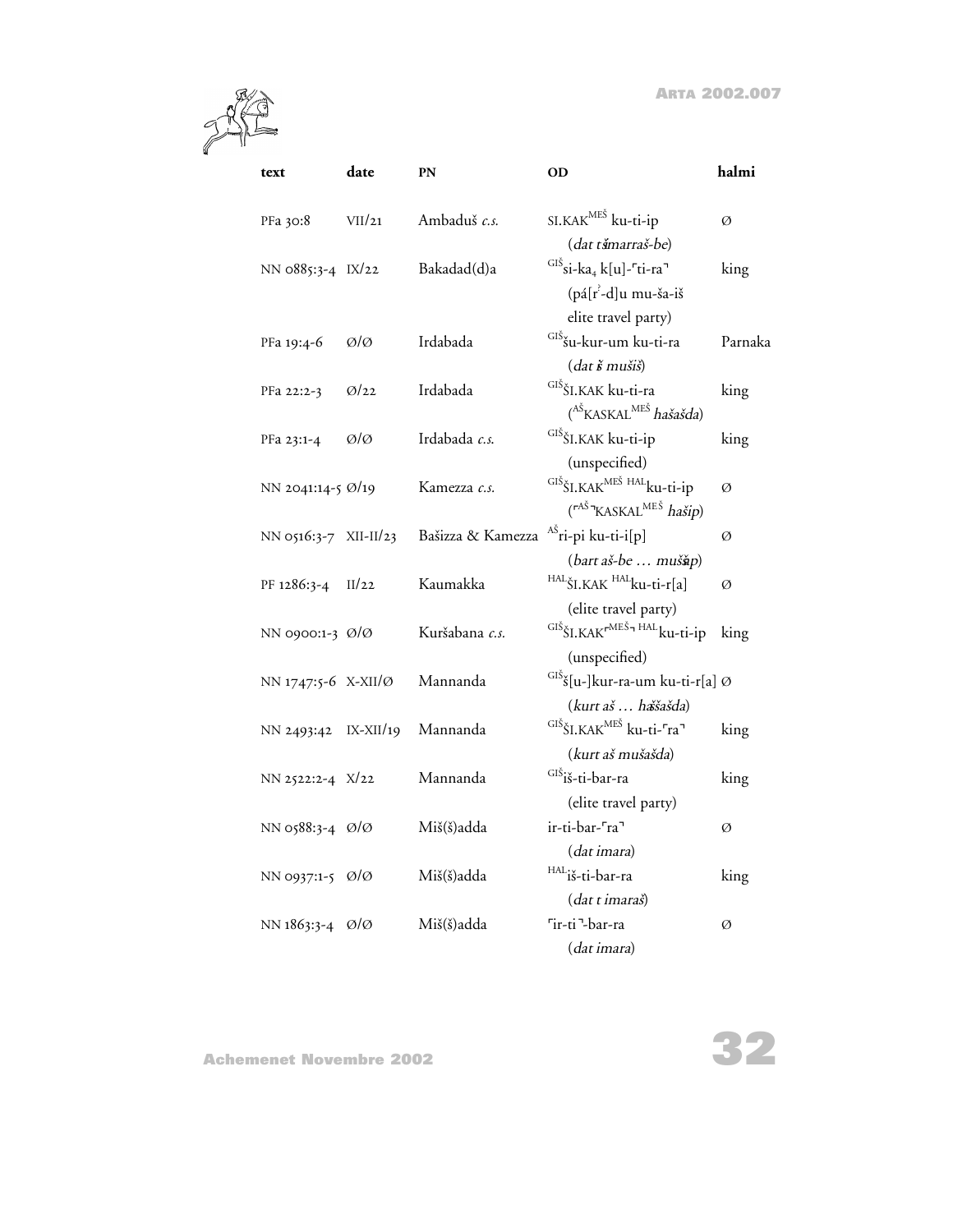

| text                | date              | PN                | OD                                                                                                           | halmi   |
|---------------------|-------------------|-------------------|--------------------------------------------------------------------------------------------------------------|---------|
| PF 1343:3-5         | IX/22             | Muššadda          | <sup>GIŠ!</sup> ši-ik-ki ba-ak-ki-ra<br>(elite travel party)                                                 | Ø       |
| PFa 31:23           | Q/22              | Nakmanda          | <sup>DIŠ</sup> ir-iš-ti-bar-ra<br>(dat t imaraš-be)                                                          | Ø       |
| NN 2265:10          | Q/2Q              | Pidukurda         | $\int$ <sup>GIŠ</sup> ]ŠI.KAK <sup>MEŠ HAL</sup> ku-ti-ra<br>(pirrasaka)                                     | king    |
| PFa 15:3-4          | $\varnothing$ /15 | Raštukka          | [iš-ti-bar]-ra<br>(dat t imara;                                                                              | Ø       |
| NN 2195:10          | Ø/Ø               | Raštukka          | elite travel party)<br><sup>GIŠ</sup> <sup>SI</sup> .KAK <sup>-MEŠ</sup> ku-ti-ra<br>(travelling alone)      | king    |
| NN 2465:3-5 Ø/17    |                   | Saupirra          | <sup>GIŠ</sup> ŠI.KAK <sup>rMEŠ</sup> ku-ti <sup>¬</sup> -ra<br>(parribat a  ziyašda)                        | king    |
| NN 0739:3-4 II/22   |                   | Šatarma (Šaturma) | HALŠI-KAK HALku-ti-ra<br>(elite travel party)                                                                | king    |
| NN 1657:3-4 III/24  |                   | Tamšakama         | <sup>AŠ</sup> ri-pi k[u-]ti-ra <sup>!</sup><br>(elite travel party)                                          | king    |
| NN 1189:2-3 VIII/22 |                   | Tarpiš (Turpiš)   | <sup>GIŠ</sup> ŠI-KAK k[u-ti-ra]<br>(elite travel party)                                                     | king    |
| NN 2195:12          | Ø/Ø               | Tiriya            | GIŠ ŠI.KAK <sup>MEŠ</sup> ku-ti- <sup>r</sup> ra <sup>-1</sup><br>(travelling alone)                         | Mitarna |
| NN 1647:3-4 0/0     |                   | Ubaruda           | ir-ti-bar- <sup>ra</sup><br>(dat imara)                                                                      | king    |
| NN 0904:3-5 IX/22   |                   | Ukbarawiš         | ši-ik-ka <sub>4</sub> <sup>r</sup> ba <sup>1</sup> -gi-ra<br>(elite travel party)                            | king    |
| PF 1245:2-4         | $VI/\emptyset$    | Ušbanuš           | GIŠSI<.KAK> <sup>MEŠ</sup> ba-ki-ra<br>(karamaraš hut t šda;<br>elite travel party)                          | king    |
| PF 1247:3-5         | $V-VI/22$         | Zamuš c.s.        | ri-pi ku-ti-ip<br>$(mu\check{s}ap)$                                                                          | king    |
| NN 2195:4           | ØlØ               |                   | $r^{HAL}$ x y - man- $ra^?$ $GI\ddot{S}$ SI.KAK $^{ME\ddot{S}}$ ku-ti <sup>-</sup> -ra<br>(travelling alone) | king    |

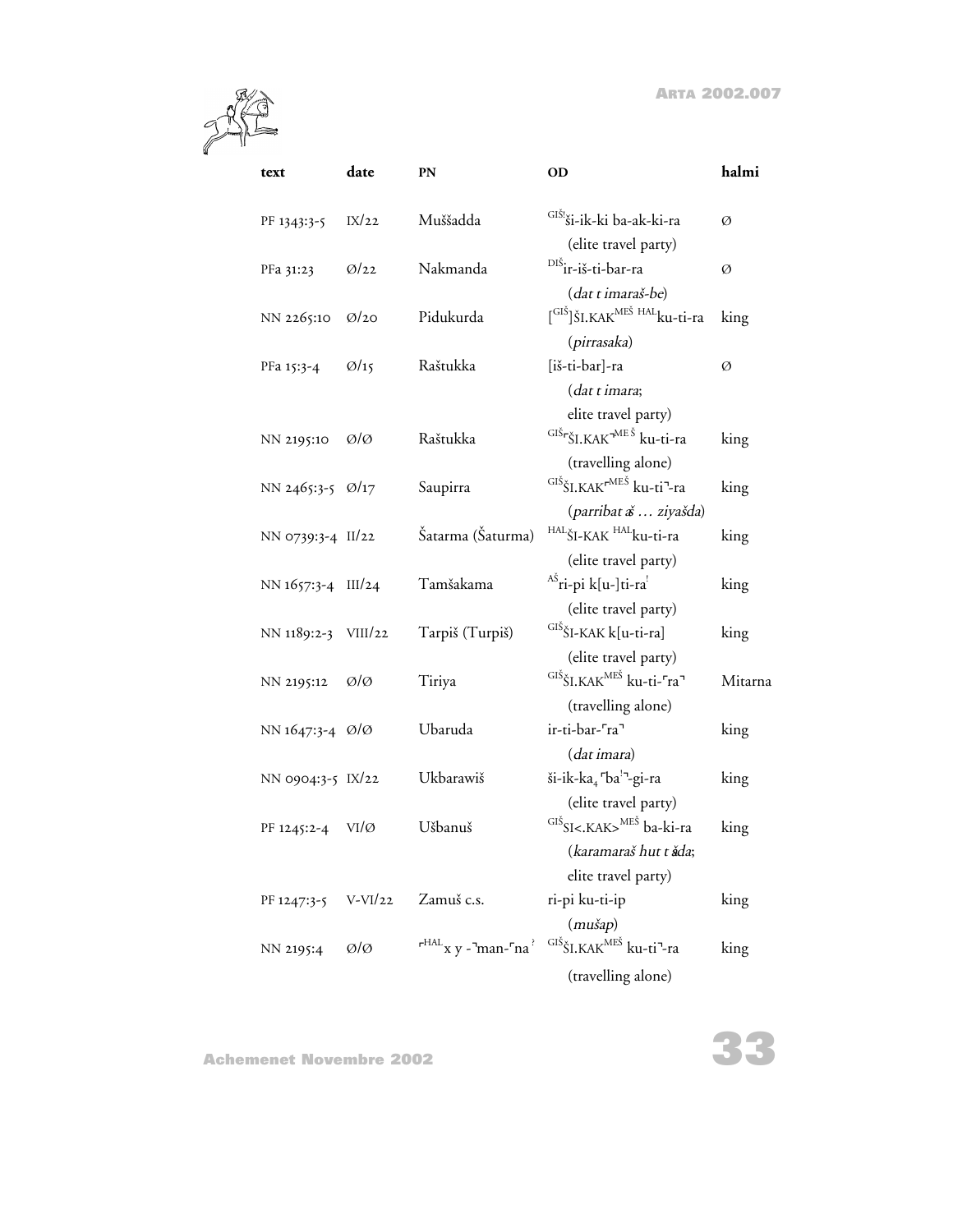

# **Bibliography**

BORK, F. 1933, Elamische Studien, *MAOG* 7.3, 1933: 3-31.

BRIANT, P. 1996, *Histoire de l'empire perse de Cyrus à Alexandre*, Paris.

- FRANK, C. 1928-9, Fremdsprachliche Glossen in Assyrische Listen und Vokabularen, *MAOG* 4, 1928-9: 36-45.
- GERSHEVITCH, I. 1969, Amber at Persepolis, in: *Studia Classica et Orientalia Antonino Pagliaro Oblata*, Roma: 167-251.
- GRILLOT, F. 1970, À propos de la notion de subordination dans la syntaxe élamite, *JA* 258: 213-236.

GRILLOT, F. 1973, La postposition génitive *-na* en élamite, *CDAFI* 3: 133.

GRILLOT, F. & VALLAT, F., Dédicace de Silhak-Insusinak à Kiririsa, *IrAn* 19: 21-9.

HALLOCK, R.T. 1969, *Persepolis Fortification Tablets* (OIP 92), Chicago.

HALLOCK, R.T. 1978*,* Selected Fortification Texts, *CDAFI* 8, 109-36.

HINZ, W. 1962, Die Elamische Inschriften des Hanne, in: W.B. Hennig & E. Yarshater (eds.), *A Locust's Leg, Studies in Honour of S.H. Taqizadeh*, London: 105-116.

HINZ, W. 1962, Elamisch *hu-sa*, *Orientalia* 31: 34-44.

HINZ, W. 1973, *Neue Wege im Altpersischen*, Wiesbaden 1973.

- HINZ, W. 1975, *Altiranisches Sprachgut der Nebenüberlieferungen*, Wiesbaden.
- HINZ, W. & KOCH, K. 1987, *Elamisches Wörterbuch* (AMI Erg.bd 17), Berlin.
- JONES, C.E. & STOLPER, M.W. 1987, Two late elamite tablets at Yale, in: L. de Meyer, H. Gasche & F. Vallat (eds.), *Fragmenta Historiae Elamicae, mélanges offerts à M.-J. Steve*, Paris: 243-54.
- KILMER, A.D. 1963, The first tablet of *malku* =  $\delta$ *arru* together with its explicit version, *JAOS* 83: 421-461.
- KOCH, H. 1983, Zu den Lohnverhältnissen der Dareioszeit in Persien, in: H. Koch & D.N. MacKenzie (eds.), *Kunst, Kultur und Geschichte der Achämenidenzeit und ihr Fortleben* (AMI-Erg.bd 10), Berlin: 19-50.